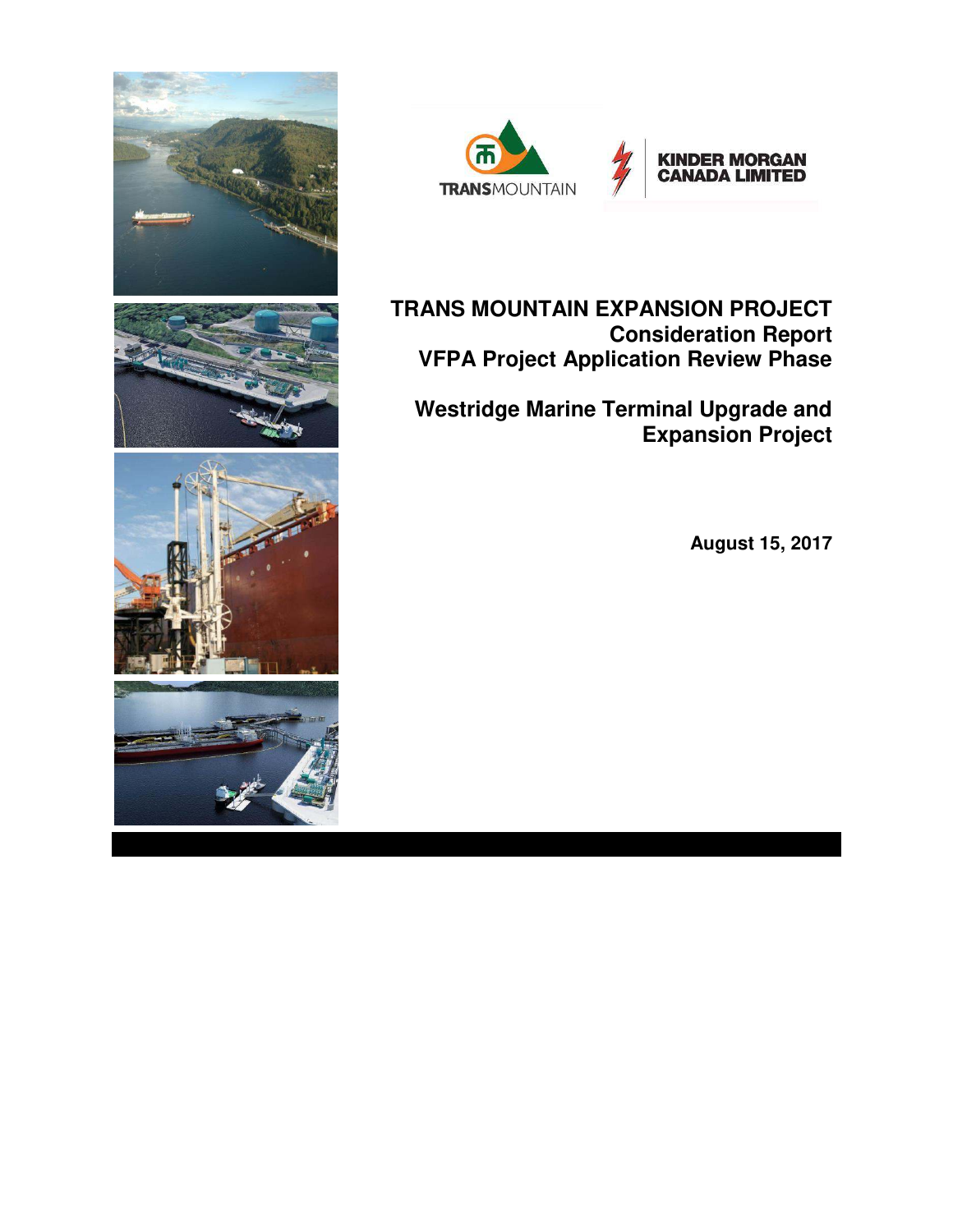## **TABLE OF CONCORDANCE**

As part of the Westridge Marine Terminal (WMT) Upgrade and Expansion Project Permit review process Trans Mountain is required to submit a Public Consultation Consideration Report to the Vancouver Fraser Port Authority (VFPA) as per the VFPA External Guidelines for Public Consultation for a Category D Review. The report outlines comments received from the public between June 13 and July 10, 2017. Table I describes how this report addresses the VFPA permit guidelines applicable to consultation activities for the WMT Upgrade and Expansion Project.

Table I: Table of Concordance with VFPA External Guidelines for Public Consultation

| <b>VFPA PER External Guidelines Public Consultation</b><br>4.4.9 Consideration Report                                                                                                                       | <b>Project Permit Approval</b>                              |
|-------------------------------------------------------------------------------------------------------------------------------------------------------------------------------------------------------------|-------------------------------------------------------------|
| Following the Consultation Summary Report, the applicant will prepare a Consideration<br>Report demonstrating to participants and the Vancouver Fraser Port Authority how<br>public feedback was considered |                                                             |
| • The report should be in an easy to read table format and explain how feedback has<br>resulted in refinements to the project or in proposed mitigation measures for<br>potential project impacts           | Section 3.0                                                 |
| • If feedback was considered but did not result in changes, the report should explain<br>the reasons.                                                                                                       | Section 3.0                                                 |
| • Where applicable, any commitments made by the applicant should be identified.                                                                                                                             | Section 3.0<br><b>Commitments identified</b><br>as Actions. |

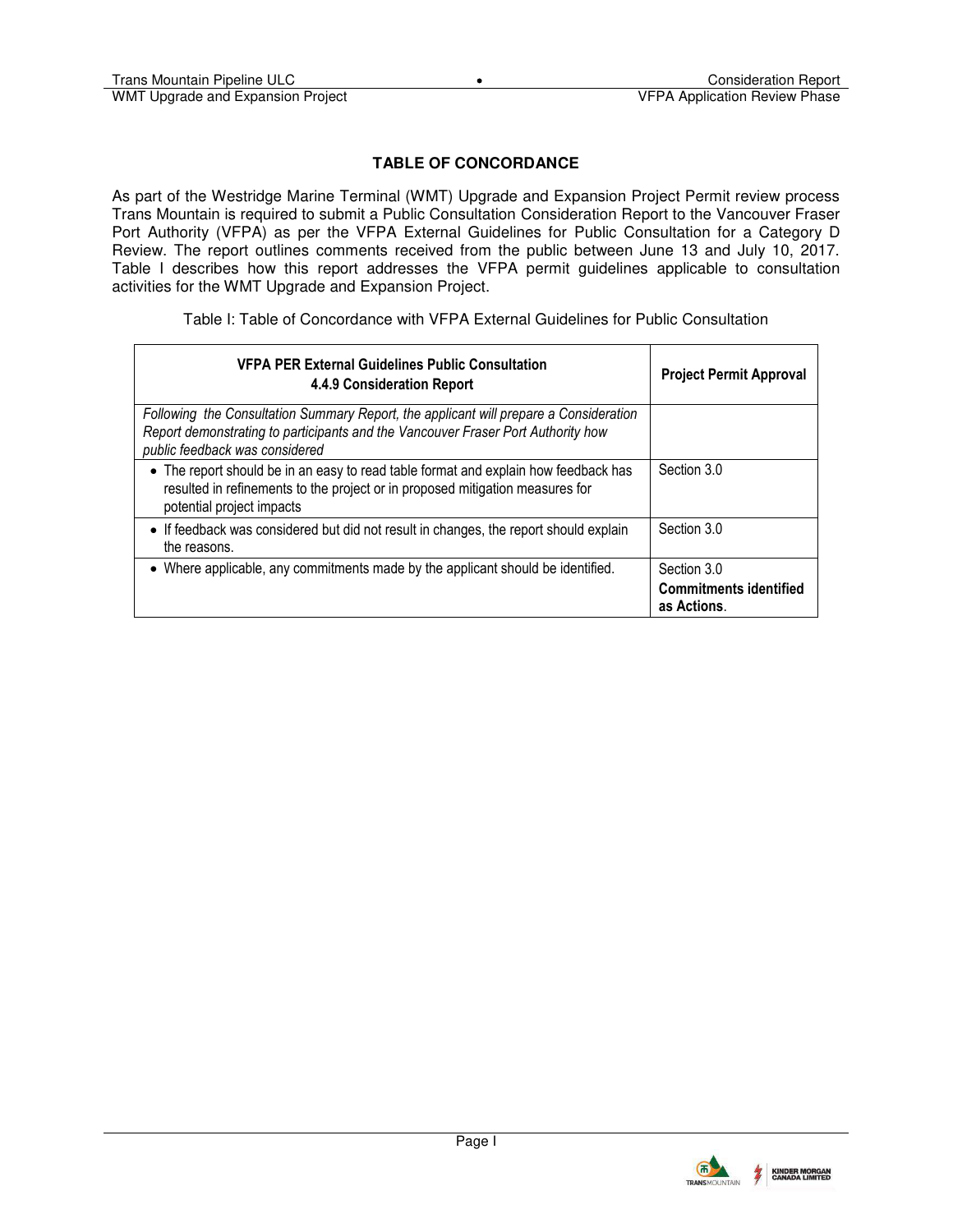## **TABLE OF CONTENTS**

## Page

| 1.0 |                        |  |
|-----|------------------------|--|
|     | 1.1<br>12 <sub>2</sub> |  |
| 2.0 |                        |  |
|     | 2.1                    |  |
| 3.0 |                        |  |
|     | 3.1                    |  |
|     | 3.2                    |  |
|     | 3.3                    |  |
|     |                        |  |

## **LIST OF TABLES**

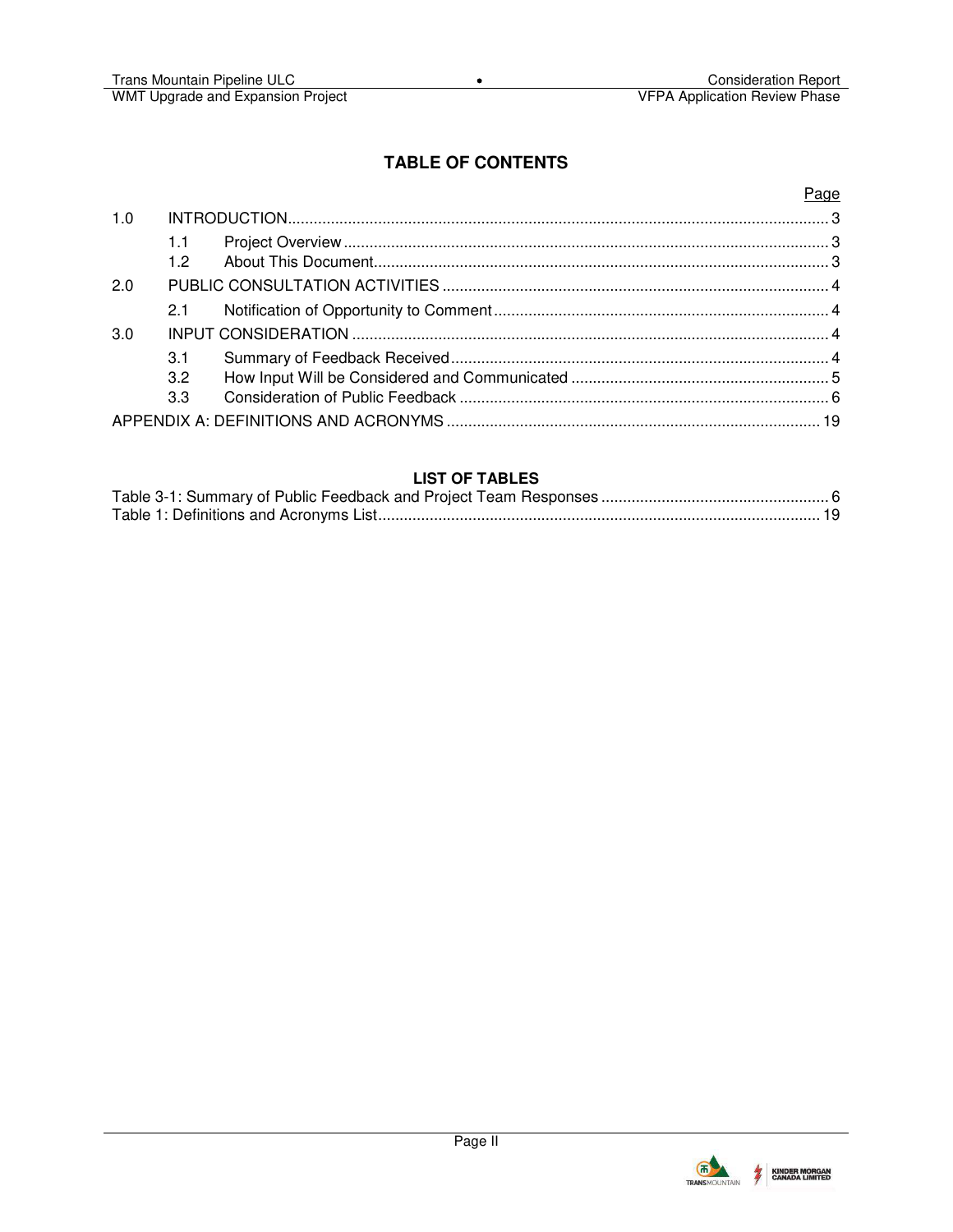## **1.0 INTRODUCTION**

On November 29, 2016, the Government of Canada approved the Trans Mountain Expansion Project (TMEP), subject to 157 Conditions from the National Energy Board (NEB). The NEB issued the Certificate of Public Convenience and Necessity (CPCN) to Trans Mountain Pipeline ULC (Trans Mountain) on December 1, 2016. On January 11, 2017, the British Columbia Environmental Assessment Office (BCEAO) issued an environmental certificate subject to 37 Conditions. These approvals allow Trans Mountain to construct and operate the expanded pipeline system subject to meeting the conditions.

Trans Mountain continues to seek all necessary permits from various levels of government and regulatory authorities in the development of the TMEP. In June 2017, Trans Mountain, operated by Kinder Morgan Canada Ltd. (KML) filed for a project permit with the Vancouver Fraser Port Authority (VFPA) for the Westridge Marine Terminal Upgrade and Expansion Project. Westridge Marine Terminal (WMT) is partially located on federal lands and waters managed by VFPA at the foot of Bayview Drive in Burnaby, British Columbia (BC) and therefore a project permit from the port authority is required.

The VFPA accepted the project permit application as complete on June 12, 2017. As per *[VFPA guidance](https://www.portvancouver.com/wp-content/uploads/2017/04/VFPA-PER-Public-Consultation-Guidelines-FINAL-2015-07-08.pdf)*, Trans Mountain initiated notification of a 20-business day public comment period beginning June 13, 2017 with a comment deadline of July 10, 2017.

## **1.1 Project Overview**

Trans Mountain proposes to upgrade and expand Westridge Marine Terminal as part of the Trans Mountain Expansion Project (TMEP). Tanker traffic calling at WMT is expected to increase from approximately five tankers per month to up to 34 Aframax-size tankers per month (no increase in tanker size). In order to meet the volumes of the expansion, Westridge will be expanded from one berth to three berths, as well as one utility dock for tugs, boom boats and emergency response vessels.

The original Trans Mountain Pipeline (TMPL) began operating in 1953 and continues to operate safely today. The expansion of the existing 1,150-kilometre pipeline between Strathcona County (near Edmonton), Alberta and Burnaby, BC, will create a twinned pipeline system increasing the capacity up to 890,000 barrels per day (bpd) of which 630,000 bpd may be directed to Westridge Marine Terminal for export.

Since the Trans Mountain Expansion Project was first announced in May 2012, extensive engagement, engineering, environmental and regulatory work has been undertaken.

On May 30, 2017 Kinder Morgan Canada Ltd. (KML) announced the final investment decision to proceed with the Trans Mountain Expansion Project. Construction is set to begin in September 2017 and the Project is expected to be placed in-service by the end of 2019.

## **1.2 About This Document**

The Consideration Report, has been prepared to demonstrate to participants and the VFPA how public feedback is being considered including any new commitments made by Trans Mountain in response to public feedback.

The Consideration Report will be circulated to the VFPA and any participants in the comment period process, as well as posted to the Trans Mountain Expansion Project website: [www.transmountain.com/community-engagement](http://www.transmountain.com/community-engagement)

This document does not include any of the public and stakeholder feedback that has been collected and responded to by Trans Mountain since May of 2012. A detailed account of consultation has been filed with VFPA as per the Project Permit Application requirements and can be found at [https://www.portvancouver.com/development-and-permits/status-of-applications/kinder-morgan](https://www.portvancouver.com/development-and-permits/status-of-applications/kinder-morgan-westridge-marine-terminal-upgrade-and-expansion-project/)[westridge-marine-terminal-upgrade-and-expansion-project/.](https://www.portvancouver.com/development-and-permits/status-of-applications/kinder-morgan-westridge-marine-terminal-upgrade-and-expansion-project/) 



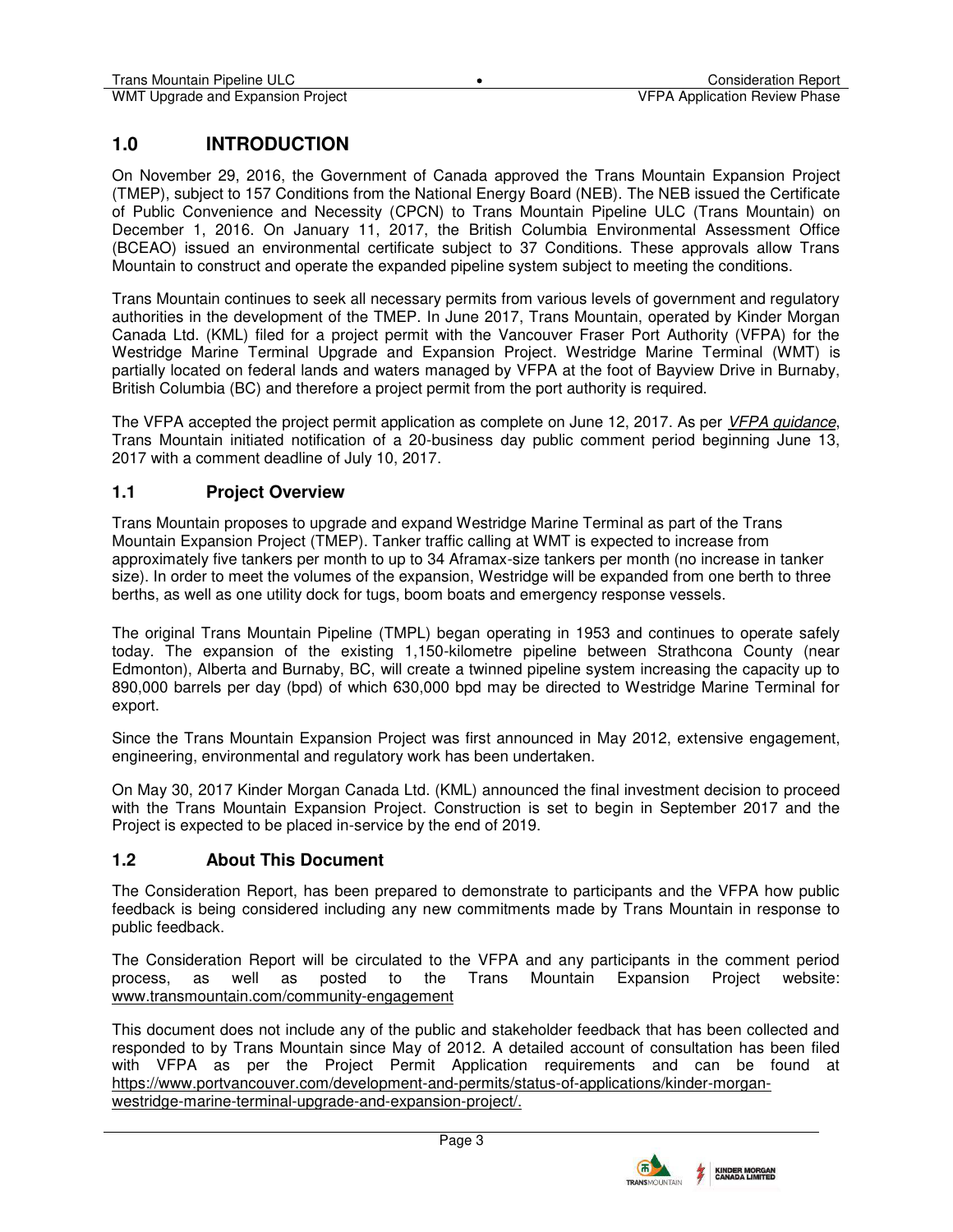Despite the defined comment period for the VFPA Project Environmental Review (PER) process, engagement and communications with stakeholders and the public will continue throughout the development and execution of the WMT Expansion and Upgrade Project. Methods for ongoing public engagement and communication include regular newsletters, community liaison representatives, public information sessions, workshops and a variety of communication channels:

- Trans Mountain Expansion Project website and blog [\(www.transmountain.com\)](http://www.transmountain.com/)
- Trans Mountain social media channels (Twitter, YouTube, SoundCloud, Facebook)
- Toll free info@ phone line and email (1.866.514.6700 and [info@transmountain.com\)](mailto:info@transmountain.com)
- Media inquiry phone line and email (1.855.908.9734 and [media@transmountain.com\)](mailto:media@transmountain.com)

# **2.0 PUBLIC CONSULTATION ACTIVITIES**

## **2.1 Notification of Opportunity to Comment**

Consultation methods were in keeping with Trans Mountain's extensive engagement with public and stakeholder audiences for TMEP since May of 2012. Consultation during the Project Review comment period was initiated through:

- A community newsletter delivered to over 2,800 residences in North Vancouver and Burnaby: "*Westridge Marine Terminal Expansion and Upgrade Project Update*"
- Online postings to the Project website [\(www.transmountain.com/wmt-port-permit\)](http://www.transmountain.com/wmt-port-permit)
- Online engagement platform (Talk Trans Mountain [www.transmountain.com/talk\)](http://www.transmountain.com/talk))
- The weekly e-newsletter (Trans Mountain Today) which directed approximately 7,000 subscribers to the Project blog (People behind the Pipeline [blog.transmountain.com\)](https://blog.transmountain.com/)
- Social media promotion was through Twitter (@TransMtn)

In addition to public notification, Trans Mountain notified local government officials by email in: the City of Burnaby, the Village of Belcarra, the District of North Vancouver, as well as some provincial Members of Legislative Assembly (MLAs) and federal Members of Parliament (MPs). In response, the Village of Belcarra shared the information with Village Council and posted the community newsletter to the Village website.

# **3.0 INPUT CONSIDERATION**

Trans Mountain received eight comments in total during the 20-business day comment period which ran from June 13, 2017 to July 10, 2017. Feedback was received in person, over the phone and in writing (via email). Four were written comments, one comment was made in person and three comments were made by phone.

More information on the engagement process during the Application Review Phase can be found in the Public Consultation Summary Report, available on the VFPA website

[\(www.portvancouver.com/development-and-permits/status-of-applications](http://www.portvancouver.com/development-and-permits/status-of-applications)) at on Trans Mountain's Project website: [www.transmountain.com/wmt-port-permit.](http://www.transmountain.com/wmt-port-permit)

## **3.1 Summary of Feedback Received**

Key themes that emerged from public feedback are identified below. Most comments related to the potential impacts of construction and future terminal operations on surrounding communities.

- Socio-Economic Impacts
	- o Visual impact of expanded terminal
	- o Noise and vibration from construction activity
	- o Project schedule and hours of work

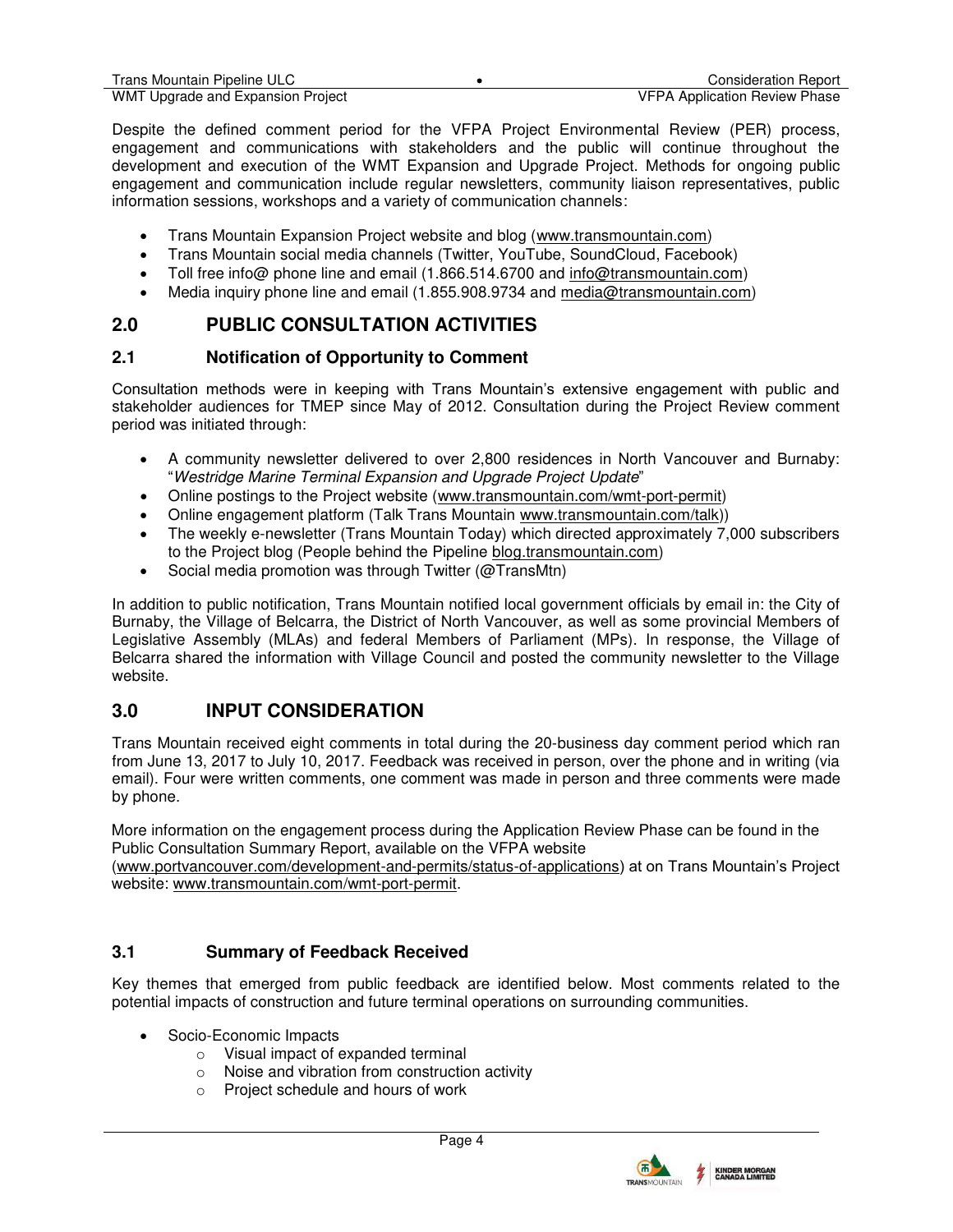- o Future operations at WMT
- Environmental Impacts Burrard Inlet
	- o Impacts to Burrard Inlet from construction
	- o Impacts to marine life from oil tanker traffic
- Emergency Response
	- o Fire risk
	- o Oil spills
	- o Evacuation

## **3.2 How Input Will be Considered and Communicated**

Input received during the public comment period pertaining to the WMT project permit review that were received between June 13, 2017 and July 10, 2017 was compiled in a Public Consultation Summary Report, which is available online at [https://www.portvancouver.com/development-and-permits/status-of](https://www.portvancouver.com/development-and-permits/status-of-applications/kinder-morgan-westridge-marine-terminal-upgrade-and-expansion-project/)[applications/kinder-morgan-westridge-marine-terminal-upgrade-and-expansion-project/.](https://www.portvancouver.com/development-and-permits/status-of-applications/kinder-morgan-westridge-marine-terminal-upgrade-and-expansion-project/)

An extensive consultation summary of previous phases engagement (pre-application engagement) is also available online in four volumes at the addresses noted above.

As described in Section 1.2, this Consideration Report provides a summary of comments received to demonstrate to participants and the VFPA how public feedback was considered including any new commitments made by Trans Mountain in response to public feedback.

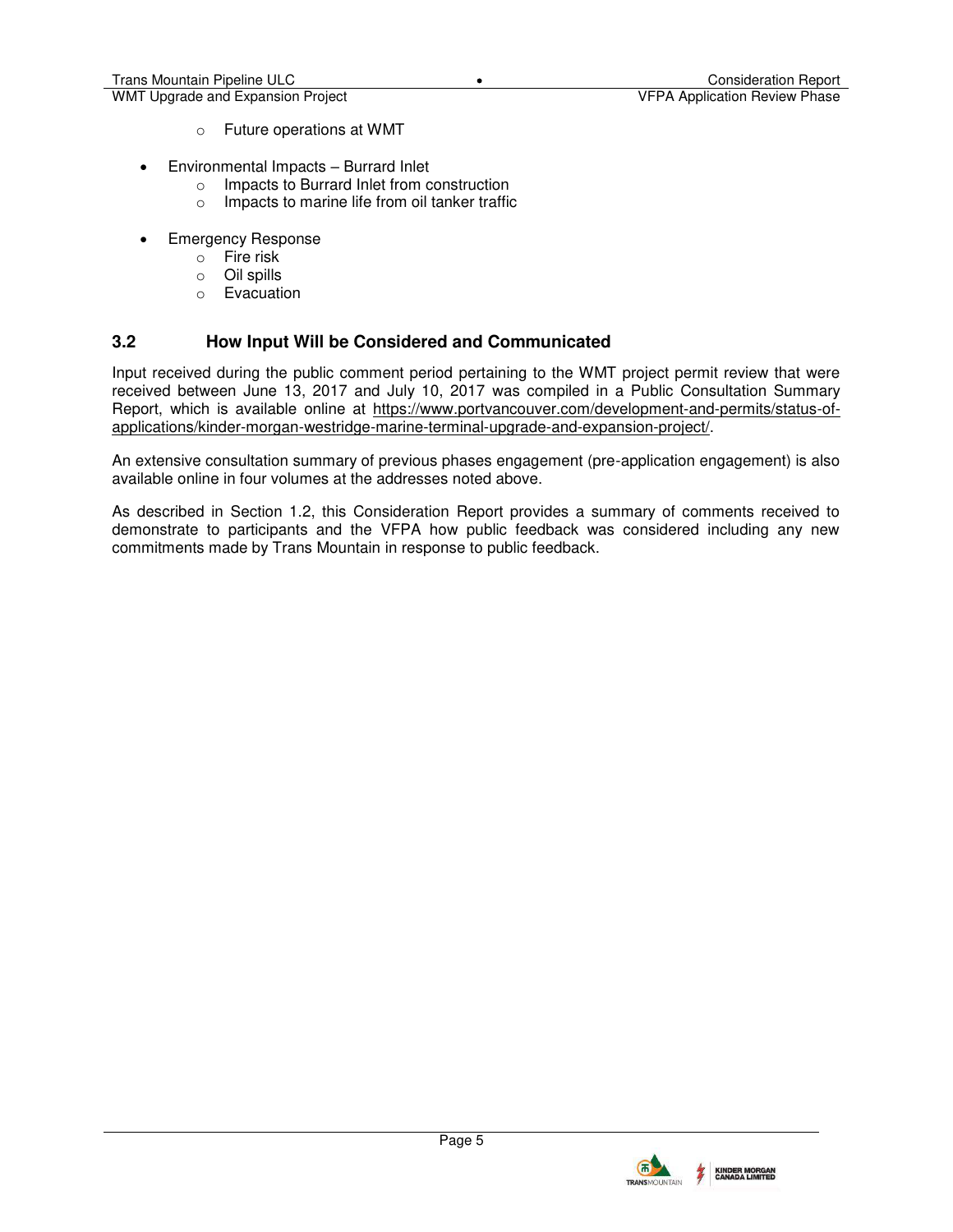## **3.3 Consideration of Public Feedback**

#### **Table 3-1: Summary of Public Feedback and Project Team Responses**

<span id="page-6-0"></span>

| <b>COMMENT THEME</b>          | <b>PUBLIC FEEDBACK</b>                                                                                                                                                                                                                                                                 | <b>TRANS MOUNTAIN RESPONSES</b>                                                                                                                                                                                                                                                                                                                                                                                                                                                                                                                                                                                                                                                                                                                                                                                                                                                                                                                                                                                                                                                                                                                                                                                                                                                                                                                                                                                                                                                                                                                                                                                                                                                                                                                                                                                                                                                                                                             |  |
|-------------------------------|----------------------------------------------------------------------------------------------------------------------------------------------------------------------------------------------------------------------------------------------------------------------------------------|---------------------------------------------------------------------------------------------------------------------------------------------------------------------------------------------------------------------------------------------------------------------------------------------------------------------------------------------------------------------------------------------------------------------------------------------------------------------------------------------------------------------------------------------------------------------------------------------------------------------------------------------------------------------------------------------------------------------------------------------------------------------------------------------------------------------------------------------------------------------------------------------------------------------------------------------------------------------------------------------------------------------------------------------------------------------------------------------------------------------------------------------------------------------------------------------------------------------------------------------------------------------------------------------------------------------------------------------------------------------------------------------------------------------------------------------------------------------------------------------------------------------------------------------------------------------------------------------------------------------------------------------------------------------------------------------------------------------------------------------------------------------------------------------------------------------------------------------------------------------------------------------------------------------------------------------|--|
| <b>Socio-Economic Impacts</b> |                                                                                                                                                                                                                                                                                        |                                                                                                                                                                                                                                                                                                                                                                                                                                                                                                                                                                                                                                                                                                                                                                                                                                                                                                                                                                                                                                                                                                                                                                                                                                                                                                                                                                                                                                                                                                                                                                                                                                                                                                                                                                                                                                                                                                                                             |  |
| Visual Impact of Terminal     | <b>Viewscape</b><br>Concern about degree of encroachment on view from<br>Cates Park; the protrusion of 3 berth into Burrard Inlet<br>Request for a layout showing the Park foreshore<br>Berth size and layout: interest and concerns for what the<br>expansion will look like and why. | Viewscape<br>Depending upon the berths being occupied by a vessel, or not, the new<br>berthing and mooring facilities will be closer to Cates Park by between 200<br>and 250 metres. This means that the distance between Cates Park and the<br>expanded Westridge Terminal will be between 800 and 850 metres.<br><b>ACTION:</b> Trans Mountain will update terminal renderings and provide<br>updated viewscapes for the public in summer of 2017. A process is<br>underway (as of July 2017) to initiate the updated renderings. Upon<br>completion, they will be posted to TMEP's website, shared with interested<br>members of the public and provided to the Vancouver Fraser Port Authority<br>(VFPA).<br>Berth size and layout<br>The new dock complex will allow for an increased loading capacity from up<br>to one Aframax-size tanker to the ability to load up to three Aframax-size<br>tankers if required. The third berth provides flexibility in accommodating<br>tankers whose voyage may be delayed due to weather and other factors.<br>Expanding from one berth to three berths avoids putting undue strain on<br>anchorages in the Port of Vancouver by enabling arriving or completed<br>vessels to wait for cargo or the right departure tide while at the berth.<br>The Trans Mountain Expansion Project team has worked extensively with<br>VFPA, the Pacific Pilotage Authority (PPA) and the BC Coast Pilots<br>(BCCP) to determine a preferred dock layout that is compact and least<br>intrusive but allowing for the necessary operating ability. Trans Mountain<br>also incorporated feedback from the City of Burnaby and community<br>discussions in the planning phase.<br>The team considered approximately 20 layouts during the evaluation and<br>study process before selecting the final design. The selection is most<br>optimal based on the team's technical goal, which was to develop a layout |  |

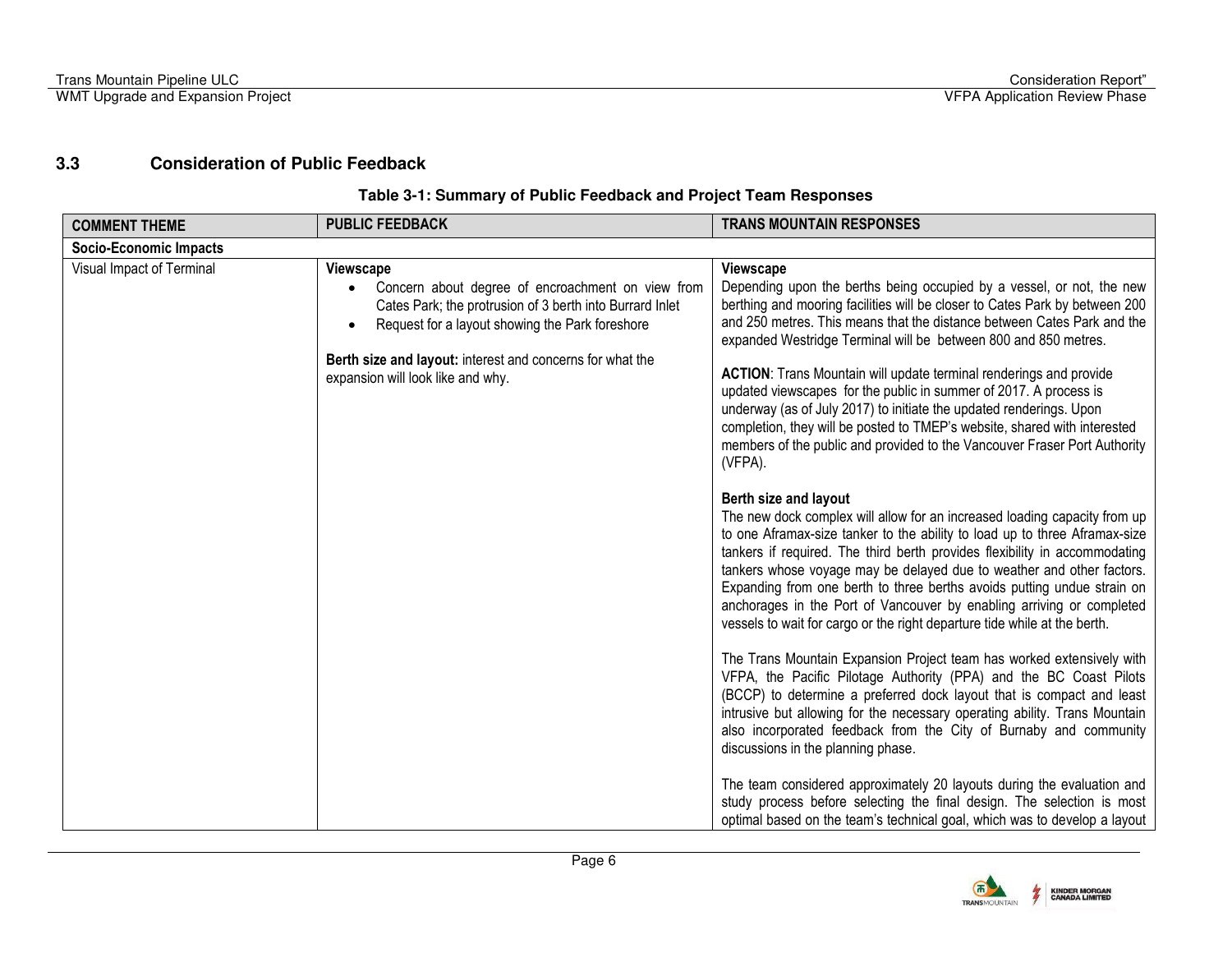-

| <b>COMMENT THEME</b>                              | <b>PUBLIC FEEDBACK</b>                                                                                                                                                                                                                                                                                             | <b>TRANS MOUNTAIN RESPONSES</b>                                                                                                                                                                                                                                                                                                                                                                                                                                                                                                                                                                                                                                                                                                                                                                                                                                                                                                                                                                                                                                                                                                                                                                                                                                                                                                                                                                                                                                                                                                                                                                                                                                                                                                                                                                                                                                                                   |
|---------------------------------------------------|--------------------------------------------------------------------------------------------------------------------------------------------------------------------------------------------------------------------------------------------------------------------------------------------------------------------|---------------------------------------------------------------------------------------------------------------------------------------------------------------------------------------------------------------------------------------------------------------------------------------------------------------------------------------------------------------------------------------------------------------------------------------------------------------------------------------------------------------------------------------------------------------------------------------------------------------------------------------------------------------------------------------------------------------------------------------------------------------------------------------------------------------------------------------------------------------------------------------------------------------------------------------------------------------------------------------------------------------------------------------------------------------------------------------------------------------------------------------------------------------------------------------------------------------------------------------------------------------------------------------------------------------------------------------------------------------------------------------------------------------------------------------------------------------------------------------------------------------------------------------------------------------------------------------------------------------------------------------------------------------------------------------------------------------------------------------------------------------------------------------------------------------------------------------------------------------------------------------------------|
| Noise and Vibration from Construction<br>Activity | <b>Construction Noise from Pile Driving</b><br>Question about the type of pile driving to be used ("will it<br>$\bullet$<br>be the loudest kind?")<br>Interest in how far the vibration will travel from the pile<br>$\bullet$<br>driving<br>Concerns about sound travel over the water (affecting<br>north shore) | that would provide:<br>Three Aframax-capable berths, reducing the percentage of time<br>that tankers visiting Westridge use anchorages east of the<br><b>Second Narrows</b><br>The highest level of navigational safety (for berthing and un-<br>berthing, for other vessel traffic in the inlet and considering the<br>use of existing anchorages), which has been verified using<br>computer simulations<br>The ability to keep the existing dock in service during<br>construction of the new dock<br>Ways to minimize the overall footprint to provide the least impact<br>to community views<br>Opportunities to minimize or eliminate dredging in order to<br>provide the least impact to the marine environment<br>Ways to minimize disturbances, such as noise, to the residents<br>of the neighbourhood<br><b>Construction Noise from Pile Driving</b><br>Input received from all consultation to date since 2012 regarding<br>Westridge Marine Terminal (WMT) led Trans Mountain to focus on<br>mitigating noise from pile driving activity required to construct WMT.<br>As a result, Trans Mountain has committed to the following noise<br>mitigation measures for the construction of Westridge Marine<br>Terminal, as per NEB Condition 80 which was also filed with the<br>VFPA project permit application as the Noise Technical Report <sup>1</sup> . This<br>approach will address noise generated above and below the water<br>and is expected to reduce the overall potential for nuisance effects of<br>the piling activity<br>Contractors for the expansion of Westridge will be using 'noise<br>$\circ$<br>shrouds' that cover the hammers which drive piles into the<br>ocean floor for the foundations of the new marine terminal in<br>Burrard Inlet.<br>The shrouds, which are about two stories tall and wide<br>enough to hold a medium-sized SUV, dampen the sound |



<sup>&</sup>lt;sup>1</sup> Trans Mountain Noise Technical Report for WMT: http://www.portvancouver.com/wp-content/uploads/2017/06/TR.07\_TMEP\_VFPA\_Noise\_Final\_May2017\_V3.pdf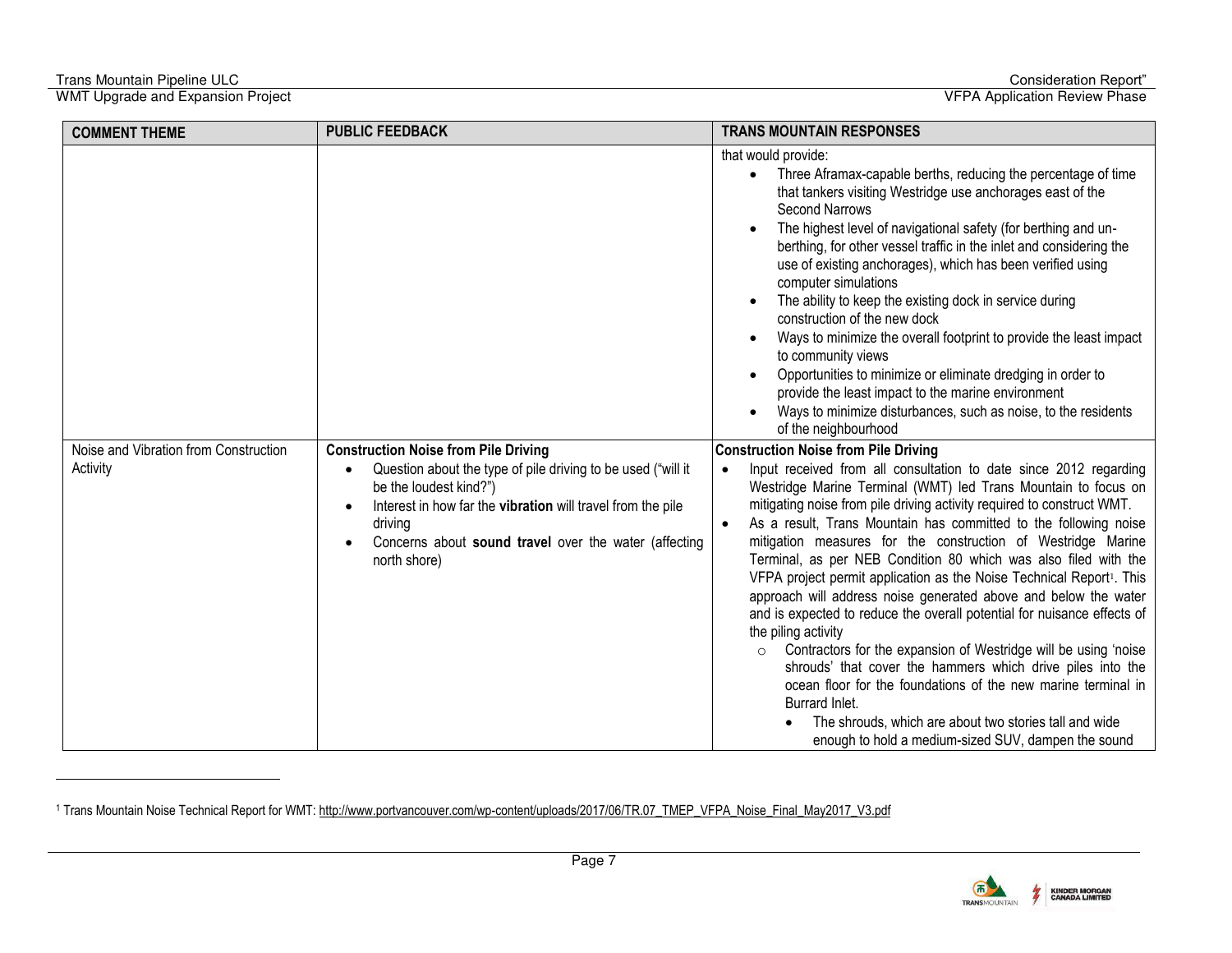| <b>COMMENT THEME</b>               | <b>PUBLIC FEEDBACK</b>                                                                                                                                                               | <b>TRANS MOUNTAIN RESPONSES</b>                                                                                                                                                                                                                                                                                                                                                                                                                                                                                                                                                                                                                                                                                                                                                                                                                                                                                                                                                                                                                                                                                                                                                                                                                                                                                                                                                                                                                                                                                                                                                                                                                                                                        |
|------------------------------------|--------------------------------------------------------------------------------------------------------------------------------------------------------------------------------------|--------------------------------------------------------------------------------------------------------------------------------------------------------------------------------------------------------------------------------------------------------------------------------------------------------------------------------------------------------------------------------------------------------------------------------------------------------------------------------------------------------------------------------------------------------------------------------------------------------------------------------------------------------------------------------------------------------------------------------------------------------------------------------------------------------------------------------------------------------------------------------------------------------------------------------------------------------------------------------------------------------------------------------------------------------------------------------------------------------------------------------------------------------------------------------------------------------------------------------------------------------------------------------------------------------------------------------------------------------------------------------------------------------------------------------------------------------------------------------------------------------------------------------------------------------------------------------------------------------------------------------------------------------------------------------------------------------|
|                                    |                                                                                                                                                                                      | of hammer impact by 65 to 95 per cent.<br>This technique has been used in other ports around the<br>world however to our knowledge, it is the first time this<br>equipment has been deployed for a piling project in the<br>Port of Vancouver.<br>Activities will also be sequenced to minimize the use of the<br>$\circ$<br>hammer, which will only be used once the piles reach till<br>Piles initially sink into the mudline by virtue of their own<br>weight<br>A vibratory hammer further sinks the piles, without<br>$\bullet$<br>hammering, down to the level of harder ground, or till<br>An impact hammer drives the piles through the till to the<br>$\bullet$<br>desired depth<br>Other methods will include scheduling pile driving during peak<br>$\circ$<br>ambient noise periods, such as 11am to 1pm, and 3pm to 6pm,<br>Monday to Saturday, where practical.<br>The approach taken to mitigate noise is expected to reduce the<br>overall potential for nuisance effects of the piling activity.<br>Vibration: Based on past experience and industry best<br>practices to be employed, vibration from pile driving was<br>not determined to be an issue of significant impact to<br>neighbours;<br>Noise Travel: As explained in the Noise Management<br>Plans for WMT terminal construction (also NEB Condition<br>80 filing): Pile driving activities will be sequenced to<br>minimize the use of the hammer, which will only be used<br>once the piles reach till. Pile driving activities will not<br>happen at night and impact pile driving will be scheduled<br>during peak ambient noise periods, such as 11am to 1pm,<br>and 3pm to 6pm Monday to Saturday, where practical. |
|                                    |                                                                                                                                                                                      |                                                                                                                                                                                                                                                                                                                                                                                                                                                                                                                                                                                                                                                                                                                                                                                                                                                                                                                                                                                                                                                                                                                                                                                                                                                                                                                                                                                                                                                                                                                                                                                                                                                                                                        |
| Project Schedule and Hours of Work | Schedule (for pile driving, pile driving methods)<br>Construction schedule details and clarity sought on how<br>much of the 2.5 years of construction would involve pile<br>driving. | Schedule:<br>The pile driving activity to support the dock infrastructure will occur<br>approximately mid August to March of each the 2.5 years of<br>construction.<br>Phase 1 will involve the completion of the foreshore work, near                                                                                                                                                                                                                                                                                                                                                                                                                                                                                                                                                                                                                                                                                                                                                                                                                                                                                                                                                                                                                                                                                                                                                                                                                                                                                                                                                                                                                                                                 |

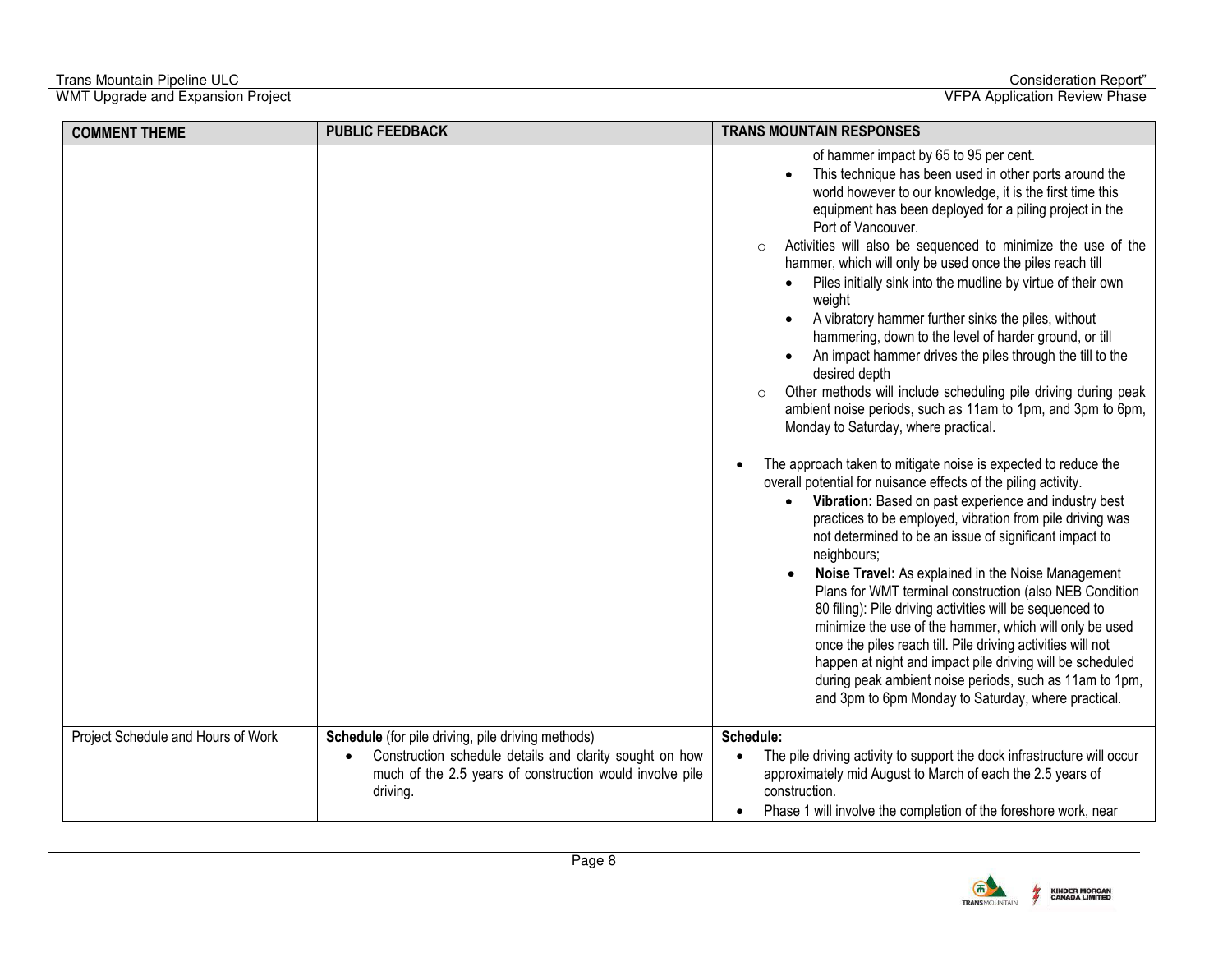| <b>COMMENT THEME</b>     | <b>PUBLIC FEEDBACK</b>                                                                                                                                                                                                                                                                                                                                                                                                                                                                                                                                                           | <b>TRANS MOUNTAIN RESPONSES</b>                                                                                                                                                                                                                                                                                                                                                                                                                                                                                                                                                                                                                                                                                                                                                                                                                                                                                                                                                                                                                                                                                                                                                                                                                                                                                                                                                                                                                                                                                                                                                                                                                                                                                                                                                                                                  |
|--------------------------|----------------------------------------------------------------------------------------------------------------------------------------------------------------------------------------------------------------------------------------------------------------------------------------------------------------------------------------------------------------------------------------------------------------------------------------------------------------------------------------------------------------------------------------------------------------------------------|----------------------------------------------------------------------------------------------------------------------------------------------------------------------------------------------------------------------------------------------------------------------------------------------------------------------------------------------------------------------------------------------------------------------------------------------------------------------------------------------------------------------------------------------------------------------------------------------------------------------------------------------------------------------------------------------------------------------------------------------------------------------------------------------------------------------------------------------------------------------------------------------------------------------------------------------------------------------------------------------------------------------------------------------------------------------------------------------------------------------------------------------------------------------------------------------------------------------------------------------------------------------------------------------------------------------------------------------------------------------------------------------------------------------------------------------------------------------------------------------------------------------------------------------------------------------------------------------------------------------------------------------------------------------------------------------------------------------------------------------------------------------------------------------------------------------------------|
|                          |                                                                                                                                                                                                                                                                                                                                                                                                                                                                                                                                                                                  | shore works, and Berth 1 and 2. Phase 1 will occur from fall 2017<br>to fall 2019. After Phase 1 Berth 1 and 2 are commissioned and put<br>into service, Phase 2 involves completion of Berth 3 in spring of<br>2020.                                                                                                                                                                                                                                                                                                                                                                                                                                                                                                                                                                                                                                                                                                                                                                                                                                                                                                                                                                                                                                                                                                                                                                                                                                                                                                                                                                                                                                                                                                                                                                                                            |
| Future operations at WMT | <b>Berth Design and Utilization</b><br>Berth size and layout, activities of tankers at berth<br>Degree of all three berths in operation at once; why do all<br>renderings show three vessels at berth<br>Future Expansion: Potential for more expansion after the current<br>project<br>Limiting Terminal Operations to Weekdays: Suggestion that<br>operations be limited to weekdays as a means of mitigating<br>increased vessel traffic impacts to the local community, particularly<br>during boating season<br>Product moved at WMT: Is WMT the only one moving heavy oil? | <b>Berth Design and Utilization</b><br>Feedback on dock layout from community discussions was<br>considered in the planning and design stage. Trans Mountain<br>has worked extensively with the VFPA, the PPA and the BCCP<br>to determine a preferred dock layoutThe team considered<br>approximately 20 layouts during the evaluation and study<br>process. The current design is considered the most optimal<br>based on the team's technical goal, which was to develop a<br>layout that would provide:<br>Three Aframax-capable berths;<br>$\bullet$<br>The highest level of navigational safety (for berthing and<br>$\bullet$<br>unberthing, for other vessel traffic in the inlet and considering<br>the use of existing anchorages), which has been verified using<br>computer simulations;<br>The ability to keep the existing dock in service during<br>construction of the new dock;<br>Ways to minimize the overall footprint to provide the least<br>$\bullet$<br>impact to community views;<br>Opportunities to minimize or eliminate dredging to provide the<br>least impact to the marine environment; and<br>Ways to minimize disturbances, such as light and noise, to local<br>residents.<br>• The third berth provides flexibility in accommodating tankers whose<br>voyage may be delayed due to weather and other factors.<br>Expanding from one berth to three berths avoids putting undue strain<br>on anchorages in the Port of Vancouver by enabling arriving or<br>completed vessels to wait for cargo or the right departure tide while<br>at the berth.<br><b>Future Expansion</b><br>At this time there are no plans to further expand operations of the<br>Trans Mountain pipeline system. Any such proposal would need to<br>be submitted, reviewed and evaluated by the National Energy Board. |

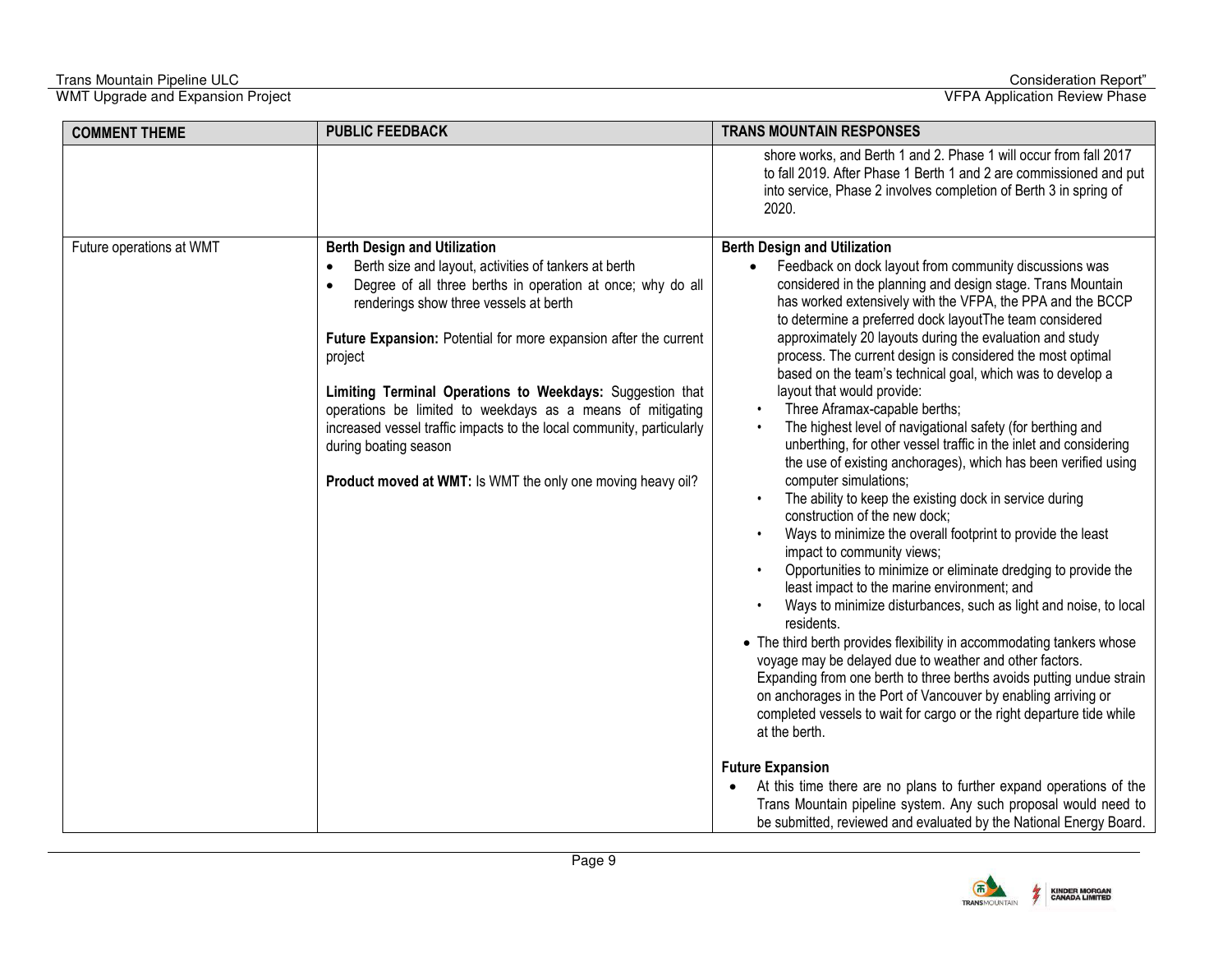| <b>COMMENT THEME</b>  | <b>PUBLIC FEEDBACK</b>                                                                                                                                                         | <b>TRANS MOUNTAIN RESPONSES</b>                                                                                                                                                                                                                                                                                                                                                                                                                                                                                                                                                                                                                                                                                                                                                                                                                      |
|-----------------------|--------------------------------------------------------------------------------------------------------------------------------------------------------------------------------|------------------------------------------------------------------------------------------------------------------------------------------------------------------------------------------------------------------------------------------------------------------------------------------------------------------------------------------------------------------------------------------------------------------------------------------------------------------------------------------------------------------------------------------------------------------------------------------------------------------------------------------------------------------------------------------------------------------------------------------------------------------------------------------------------------------------------------------------------|
|                       |                                                                                                                                                                                | <b>Limiting Operations to Weekdays</b><br>Port operations within VFPA occur every day of the year. It is not<br>practical to limit operations at WMT to weekdays only for the<br>following reasons:                                                                                                                                                                                                                                                                                                                                                                                                                                                                                                                                                                                                                                                  |
|                       |                                                                                                                                                                                | Pipeline operations take place 24/7.<br>The Project has been designed to accommodate up to 34<br>$\circ$<br>Aframax-class vessels post-Expansion (approximately five per<br>month visit the terminal currently). The expansion will<br>effectively take vessel traffic from one per week to<br>approximately one per day and will only amount to less than<br>14 per cent of overall Port of Vancouver traffic.<br>Tankers can only move through the Port of Vancouver during<br>$\circ$<br>specific times of the day depending on tidal conditions and<br>daylight.<br>The nature of tanker arrival and departure times are typically<br>$\circ$<br>based on "windows" of arrival. These windows can be<br>influenced by weather, transit windows of the MRA at Second<br>Narrows and other factors related to previous and future<br>destinations. |
|                       |                                                                                                                                                                                | <b>Product Moved at WMT</b><br>The Westridge Marine Terminal is not the only oil terminal in the Port<br>of Vancouver. The terminal handles various crude oils, including<br>heavier grades, semi-refined oil or light crude oils as well as jet fuel.<br>Other oil terminals in the harbour handle heavy and light refined oil<br>products.<br>On an overall basis oil handling at WMT likely accounts for the<br>$\bullet$<br>majority of oil trade in the Port of Vancouver. Approximately 60<br>vessels call at Westridge per year which will grow by approximately<br>350 tankers per year (accounting for an estimated 14 per cent of<br>future Port of Vancouver large vessel traffic).                                                                                                                                                       |
| Marine Transportation | <b>Tanker Traffic Increase</b><br>In context with VFPA port traffic; where else do tankers<br>$\bullet$<br>go in the inlet?<br>Seeking facts about tankers (safety, age, etc.) | <b>Tanker traffic</b><br>Within the Port of Vancouver jurisdiction in the Burrard Inlet<br>$\bullet$<br>terminals are located at various locations from the First Narrows to<br>Port Moody. Besides WMT, there are several other terminals within<br>the Port of Vancouver that handle oil. The TERMPOL review for the                                                                                                                                                                                                                                                                                                                                                                                                                                                                                                                               |

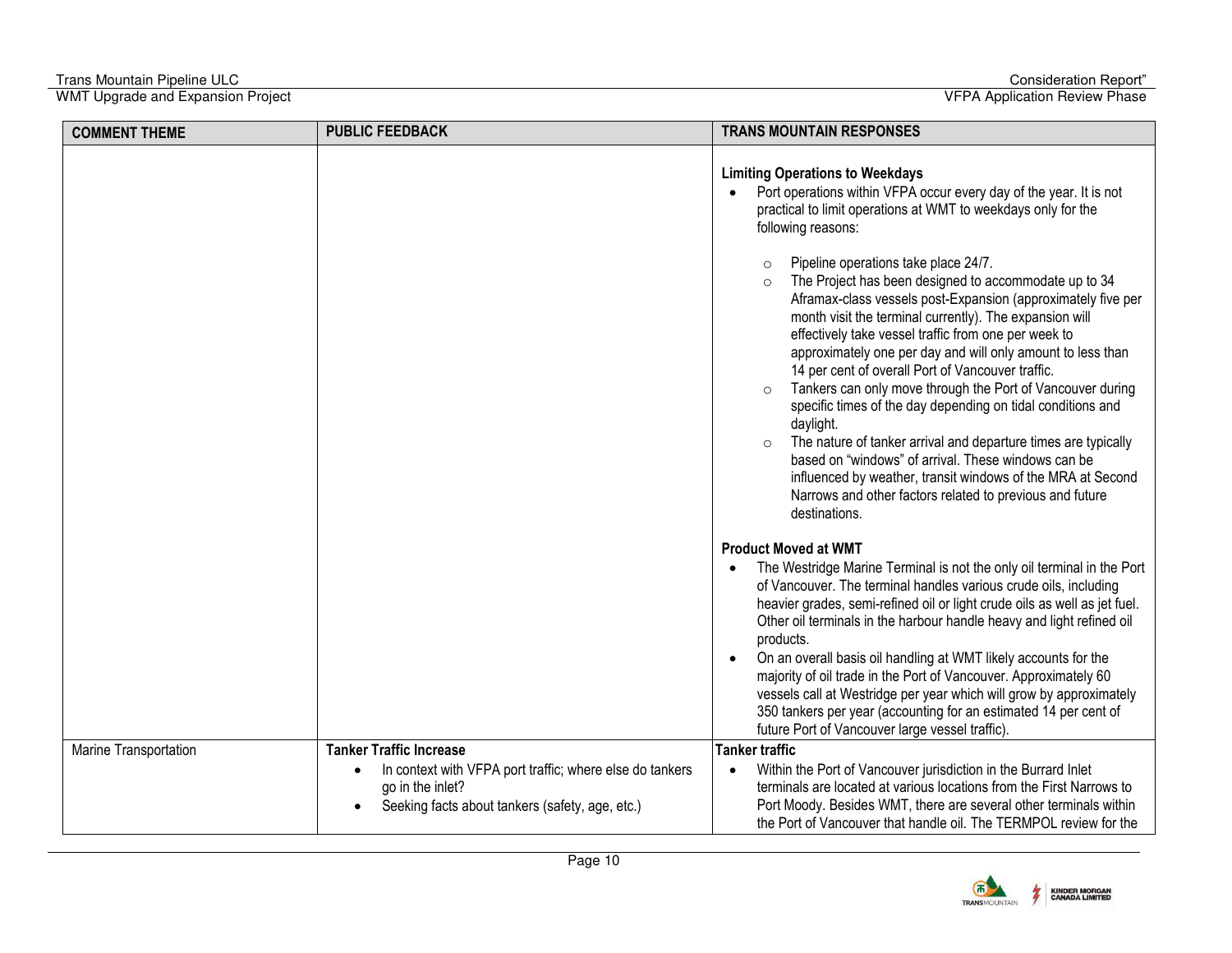-

WMT Upgrade and Expansion Project VFPA Application Review Phase

| <b>COMMENT THEME</b> | <b>PUBLIC FEEDBACK</b>                                                                                                                                                                                                                                                                                       | <b>TRANS MOUNTAIN RESPONSES</b>                                                                                                                                                                                                                                                                                                                                                                                                                                  |
|----------------------|--------------------------------------------------------------------------------------------------------------------------------------------------------------------------------------------------------------------------------------------------------------------------------------------------------------|------------------------------------------------------------------------------------------------------------------------------------------------------------------------------------------------------------------------------------------------------------------------------------------------------------------------------------------------------------------------------------------------------------------------------------------------------------------|
|                      | Boating Safety: The impact of tanker traffic increase to<br>recreational boating traffic in the area "too many ships in a<br>relatively small space"<br>Tug Escort - interest in procedures, how many<br>1.<br>2.<br>Noise from ships at Anchor - concerns about noise from<br>generators of ships at anchor | Project <sup>2</sup> indicates that the Port of Vancouver can safely<br>accommodate the proposed increase in Project Related vessels.<br>The dock system is sited with particular focus on reduced footprint,<br>with suitable clearance from the normal shipping channel and will be<br>well marked by appropriately fitted navigation lights thereby not<br>posing any encumbrance on other vessels (including recreational<br>vessels) operating in the area. |
|                      |                                                                                                                                                                                                                                                                                                              | More information is available in the marine traffic study which was<br>filed with the VFPA as part of the Project Permit Application:<br>http://www.portvancouver.com/wp-<br>content/uploads/2017/06/TR.05 TMEP VFPA Marine-<br>Traffic_Final_June2017_V3_External.pdf                                                                                                                                                                                           |
|                      |                                                                                                                                                                                                                                                                                                              | More information about tankers is available on Trans Mountain<br>website (www.transmountain.com/tanker-facts) as well as a new<br>website published by Clear Seas Centre for Responsible Marine<br>Shipping: https://clearseas.org/tankers/                                                                                                                                                                                                                      |
|                      |                                                                                                                                                                                                                                                                                                              | <b>Boating Safety</b>                                                                                                                                                                                                                                                                                                                                                                                                                                            |
|                      |                                                                                                                                                                                                                                                                                                              | Trans Mountain continues to work with the Pacific Pilotage Authority,<br>Transport Canada and other marine regulators to help raise<br>awareness and promote safe boating practices online and through<br>public outreach materials. More information is available at<br>www.transmountain.com/marine-safety                                                                                                                                                     |
|                      |                                                                                                                                                                                                                                                                                                              | <b>Tug Escort</b>                                                                                                                                                                                                                                                                                                                                                                                                                                                |
|                      |                                                                                                                                                                                                                                                                                                              | Currently, when a vessel commences transit, two pilots are onboard<br>and two large tugs are tethered to the stern, and one tug tethered<br>at the bow. These remain with the vessel through the Second<br>Narrows transit. The Port of Vancouver's Port Information Guide<br>defines the Second Narrows as a Movement Restriction Area                                                                                                                          |

<sup>2</sup> TERMPOL Review Process Report on the Trans Mountain Expansion Project[: https://docs2.neb-one.gc.ca/ll-](https://docs2.neb-one.gc.ca/ll-eng/llisapi.dll/fetch/2000/90464/90552/548311/956726/2392873/2449925/2451487/2584386/C353-4-3_-_TMEP_TERMPOL_Report_December_11_2014_-_A4F8Z4.pdf?nodeid=2584073&vernum=-2)

[eng/llisapi.dll/fetch/2000/90464/90552/548311/956726/2392873/2449925/2451487/2584386/C353%2D4%2D3\\_%2D\\_TMEP\\_TERMPOL\\_Report\\_December\\_11\\_2014\\_%2D\\_A4F8Z4.pdf?nodeid=2584073&vernum=-2](https://docs2.neb-one.gc.ca/ll-eng/llisapi.dll/fetch/2000/90464/90552/548311/956726/2392873/2449925/2451487/2584386/C353-4-3_-_TMEP_TERMPOL_Report_December_11_2014_-_A4F8Z4.pdf?nodeid=2584073&vernum=-2) (accessed July 24, 2017)

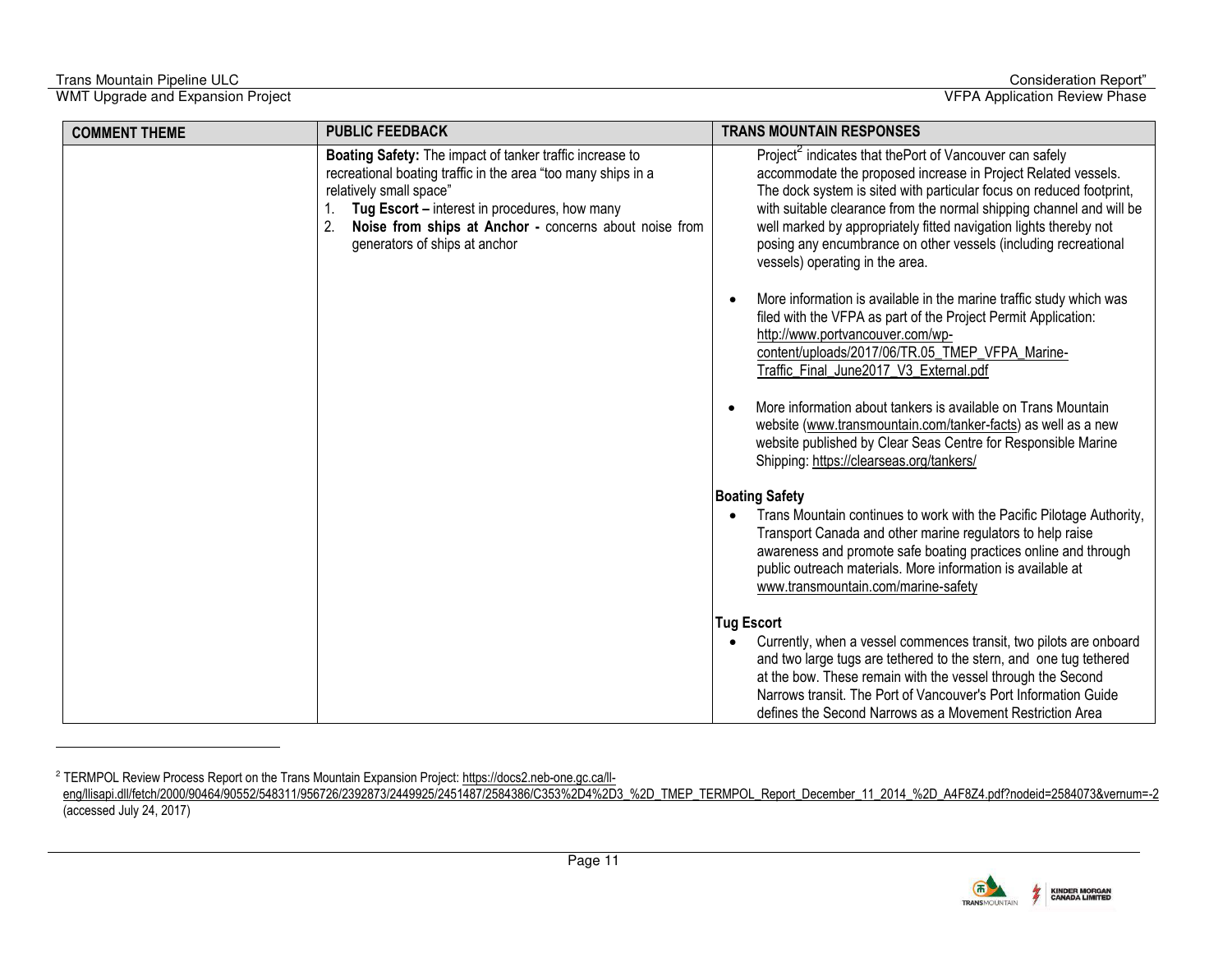-

| <b>COMMENT THEME</b> | <b>PUBLIC FEEDBACK</b> | <b>TRANS MOUNTAIN RESPONSES</b>                                                                                                                                                                                                                                                                                                                                                                                                              |
|----------------------|------------------------|----------------------------------------------------------------------------------------------------------------------------------------------------------------------------------------------------------------------------------------------------------------------------------------------------------------------------------------------------------------------------------------------------------------------------------------------|
|                      |                        |                                                                                                                                                                                                                                                                                                                                                                                                                                              |
|                      |                        | (MRA). Rules for transits through this area include vessel size and<br>draft restrictions, slack water transit windows, requirements for tug<br>escorts, and are limited to one vessel at a time. Once past the First<br>Narrows the vessel will travel through English Bay till Point Grey at<br>the limit of the VFPA's jurisdiction with one tug tethered to the stern.                                                                   |
|                      |                        | The Pacific Pilotage Authority has established separate laden tanker<br>escort tug requirements for the Strait of Georgia and the Gulf<br>Islands. Trans Mountain has proposed additional expanded tug<br>escort for laden tankers through the Juan de Fuca Straits, which has<br>been made a Condition on the Project by the NEB.                                                                                                           |
|                      |                        | Trans Mountain is only a small portion of all the tug<br>$\circ$<br>escort activities in the Port of Vancouver every year.<br>More information is available on Trans Mountain's blog<br>https://blog.transmountain.com/tugs-have-flawless-<br>record-supporting-tanker-movements-in-port-metro-<br>vancouver/                                                                                                                                |
|                      |                        | More information is available in the Enhanced Tug<br>$\circ$<br>Escort Fact Sheet::<br>https://www.transmountain.com/uploads/pages/1493855<br>575-17-05-03-Enhanced-Tug-Escort-Fact-Sheet-<br>web.pdf.                                                                                                                                                                                                                                       |
|                      |                        | Noise from Ships at Anchor:                                                                                                                                                                                                                                                                                                                                                                                                                  |
|                      |                        | The VFPA has a Port Information Guide, $3$ applicable to all vessels<br>calling within the port authority's jurisdiction. All vessels are required<br>to conduct operations respectful of the rights of residents in the<br>surrounding neighbourhoods so they are not to be unnecessarily<br>disturbed by noise, odours and other concerns from vessel<br>operations.<br>Trans Mountain does not own or operate the vessels calling at WMT, |



<sup>&</sup>lt;sup>3</sup> VFPA Information Guide<https://www.portvancouver.com/wp-content/uploads/2015/03/Port-Information-Guide-12-Port-of-Vancouver-August-2016-amended.pdf>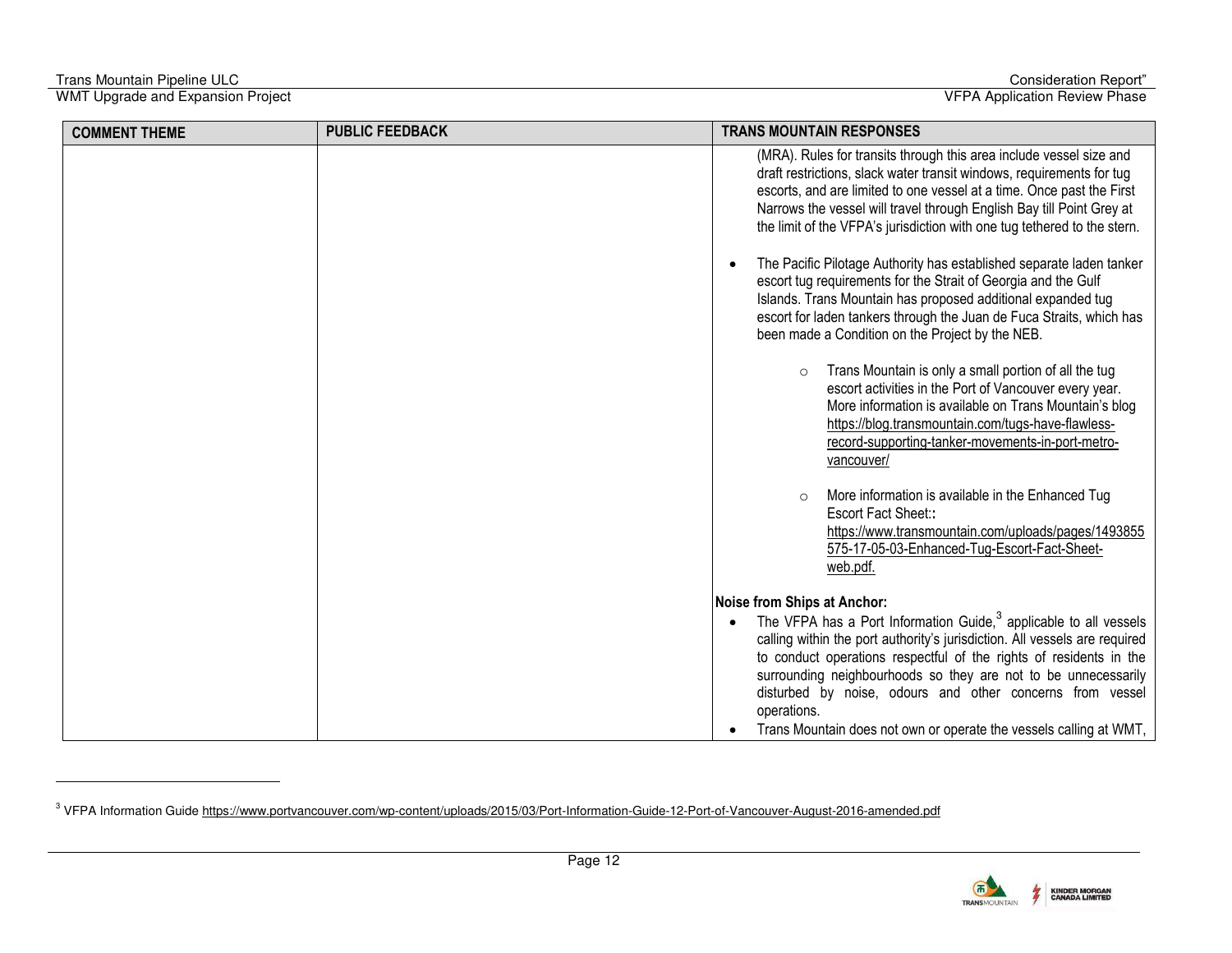-

| <b>COMMENT THEME</b>                      | <b>PUBLIC FEEDBACK</b>                                                                                                                                                                                                                                                                                        | <b>TRANS MOUNTAIN RESPONSES</b>                                                                                                                                                                                                                                                                                                                                                                                                                                                                                                                                                                                                                                                                                                                                                                                                                                                                      |
|-------------------------------------------|---------------------------------------------------------------------------------------------------------------------------------------------------------------------------------------------------------------------------------------------------------------------------------------------------------------|------------------------------------------------------------------------------------------------------------------------------------------------------------------------------------------------------------------------------------------------------------------------------------------------------------------------------------------------------------------------------------------------------------------------------------------------------------------------------------------------------------------------------------------------------------------------------------------------------------------------------------------------------------------------------------------------------------------------------------------------------------------------------------------------------------------------------------------------------------------------------------------------------|
|                                           |                                                                                                                                                                                                                                                                                                               | and cannot eliminate sound from vessels entirely; however, Trans<br>Mountain has a Tanker Acceptance Standard <sup>4</sup> that require vessels<br>to follow local regulations and also encourages the application of<br>best practices such as those that consider nuisance effects from<br>their local operating activities.<br>The Port of Vancouver manages a community feedback line<br>(604.665.9004) and maintains communications with ships.                                                                                                                                                                                                                                                                                                                                                                                                                                                 |
| Environmental Impacts - Burrard Inlet     |                                                                                                                                                                                                                                                                                                               |                                                                                                                                                                                                                                                                                                                                                                                                                                                                                                                                                                                                                                                                                                                                                                                                                                                                                                      |
| Impact to Burrard Inlet from Construction | Impact to fish, habitat and conservation areas<br>Effects on fish spawning habitat and efforts to improve<br>conservation in Burrard Inlet.<br>Effects of noise and disruptions on wildlife                                                                                                                   | Impact to fish, habitat and conservation areas<br>Trans Mountain provided information related to the Construction<br>Environmental Management Plan for WMT which outlines measures<br>to take to mitigate noise and other potential environmental effects<br>from construction: https://www.portvancouver.com/wp-<br>content/uploads/2017/06/May-2017---Project-Permit-Application-<br>Construction-Environmental-Management-Plan-TR-14.pdf                                                                                                                                                                                                                                                                                                                                                                                                                                                          |
| Impact to marine life from Tanker Traffic | Concern for shipping impacts to the environment and marine<br>life<br>In Indian Arm (Whales, seals, sea lions, fish, eagles) that<br>$\bullet$<br>are not capable of handling an increase in oil tanker traffic<br>and will be negatively affected<br>Whales – the impacts to killer whales from this project | Concern for shipping impacts to the environment and marine life<br>Based upon the 34 partially loaded Aframax tankers that will be<br>$\bullet$<br>handled at the expanded Westridge Marine Terminal, once the Project<br>is in service post-expansion, vessels calling at the WMT on average<br>will constitute about two vessel movements each day. As such, WMT<br>related traffic will therefore continue to represent a comparatively<br>small proportion of total marine transportation activity in the Salish<br>Sea, travelling at speeds less than many other types of vessels in the<br>region.<br>Therefore, considering the large number of vessels that currently<br>transit the shipping lanes and adjacent waters, the Project's<br>contribution to the cumulative effect of disturbance to intertidal<br>habitats is predicted to be of low magnitude. <sup>5</sup><br><b>Whales</b> |



<sup>&</sup>lt;sup>4</sup> Trans Mountain Tanker Acceptance Standard was filed during the NEB review of TMEP in response to Village of Belcarra IR No. 1.19 (as attachment 1 – see page 20 of the pdf)

http://www.belcarra.ca/reports/TMEP\_Response\_to\_Belcarra\_Information\_Request\_No.1.pdf<br><sup>5</sup> Section 4.4.4.3.1 of Volume 8A of the TMEP Facilities Application (Filing ID <u>A3S4Y3): https://apps.neb-one.qc.ca/REGDOCS/File/Downl</u>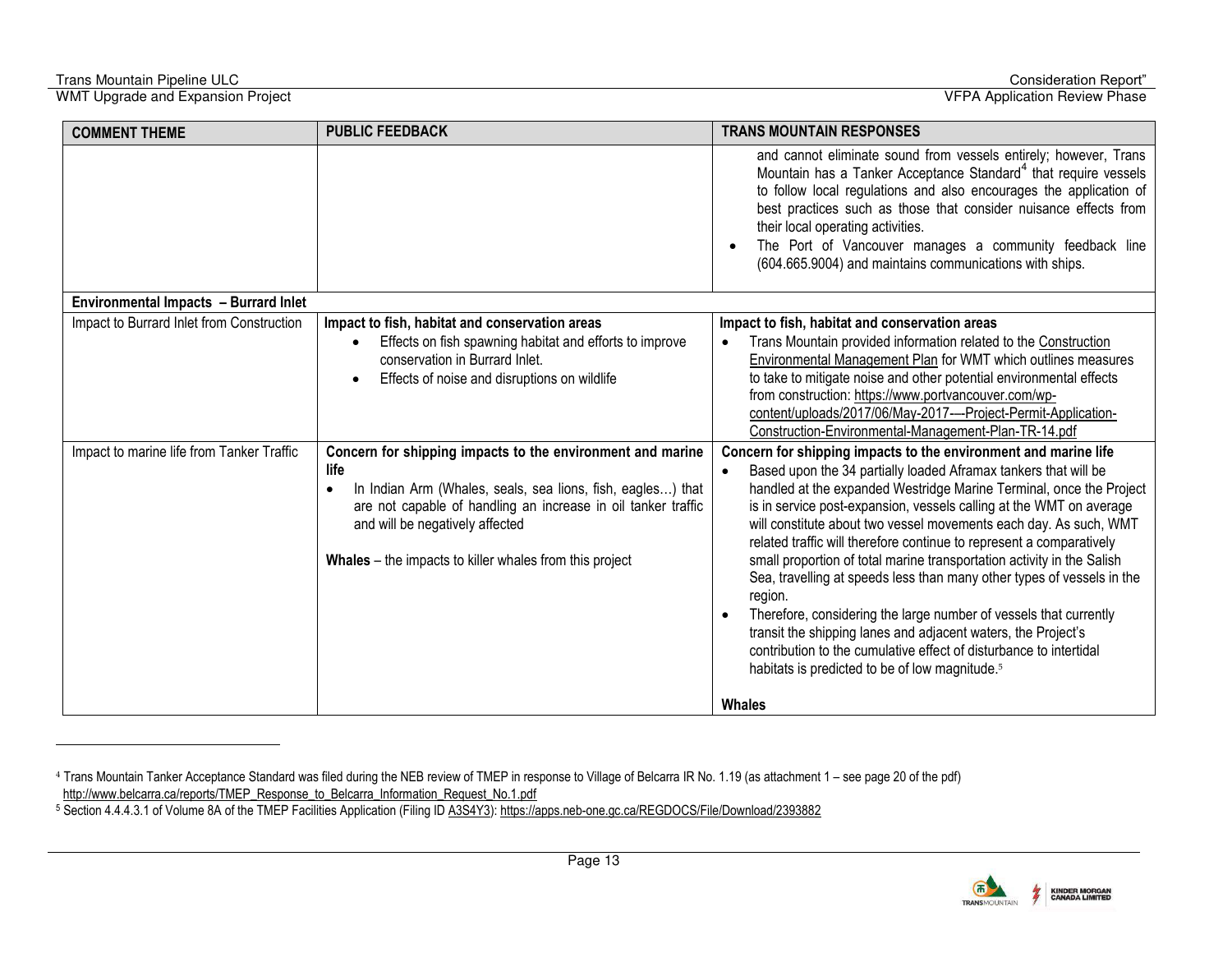-

WMT Upgrade and Expansion Project VFPA Application Review Phase

| <b>COMMENT THEME</b>      | <b>PUBLIC FEEDBACK</b>                                            | <b>TRANS MOUNTAIN RESPONSES</b>                                                                                                                                                                                                                                                                                                                                                                                                                                                                                                                                                                                                                                                                                                                                                                                                                                                                                                                                                                                                                                                                                                                                                                                                                                                                                                                                                                                                                                                                                                                                                                                                                                                                                                                                                                                                                                                                                                                                                                                                            |
|---------------------------|-------------------------------------------------------------------|--------------------------------------------------------------------------------------------------------------------------------------------------------------------------------------------------------------------------------------------------------------------------------------------------------------------------------------------------------------------------------------------------------------------------------------------------------------------------------------------------------------------------------------------------------------------------------------------------------------------------------------------------------------------------------------------------------------------------------------------------------------------------------------------------------------------------------------------------------------------------------------------------------------------------------------------------------------------------------------------------------------------------------------------------------------------------------------------------------------------------------------------------------------------------------------------------------------------------------------------------------------------------------------------------------------------------------------------------------------------------------------------------------------------------------------------------------------------------------------------------------------------------------------------------------------------------------------------------------------------------------------------------------------------------------------------------------------------------------------------------------------------------------------------------------------------------------------------------------------------------------------------------------------------------------------------------------------------------------------------------------------------------------------------|
|                           |                                                                   | Once the Project is in service post-expansion, vessels calling at the<br>Westridge Marine Terminal will continue to represent a<br>comparatively small proportion of total marine transportation activity<br>in the Salish Sea, travelling at speeds less than many other types of<br>vessels in the region. As such, Trans Mountain asserts that Project-<br>related marine vessels will contribute a proportionately small<br>component of the overall marine transportation sources of all<br>underwater noise contributions. This is reflected also in a recent<br>analysis of regional ocean noise contributors <sup>6</sup> published by the<br>Enhancing Cetacean Habitat and Observation (ECHO) Program,<br>which is a Vancouver Fraser Port Authority-led initiative aimed at<br>better understanding and managing the impact of shipping activities<br>on at-risk whales throughout the southern coast of British Columbia.<br>The analysis showed all tankers in the region contributed just over<br>one per cent of the regional average contribution to underwater<br>noise from all commercial vessels.<br>• Despite the level of impact, Trans Mountain has committed to work<br>with industry and stakeholders to mitigate any Project effects on<br>marine mammals to the extent possible. Trans Mountain is<br>responsible for developing and implementing a Marine Mammal<br>Protection Program (MMPP) which is a condition on the Project<br>(Condition 132) which is to be in place before the Project goes into<br>service. The MMPP is meant to be a living document, to be updated<br>and adapted on a regular basis so as to manage, monitor and<br>mitigate Project effects. The MMPP will focus on ways to increase<br>the abundance of food, minimize ocean pollution and adaptively<br>manage human disturbance to support recovery strategies defined<br>by Fisheries and Oceans Canada. For more information, visit<br>http://www.dfo-mpo.gc.ca/species-especes/whalereview-<br>revuebaleine/index-eng.html |
| <b>Emergency Response</b> |                                                                   |                                                                                                                                                                                                                                                                                                                                                                                                                                                                                                                                                                                                                                                                                                                                                                                                                                                                                                                                                                                                                                                                                                                                                                                                                                                                                                                                                                                                                                                                                                                                                                                                                                                                                                                                                                                                                                                                                                                                                                                                                                            |
| <b>Fire Risk</b>          | Concern for fire and explosions from vessels calling at Westridge | Trans Mountain provided information related to the fire risk assessment for<br>WMT construction and operations (http://www.portvancouver.com/wp-                                                                                                                                                                                                                                                                                                                                                                                                                                                                                                                                                                                                                                                                                                                                                                                                                                                                                                                                                                                                                                                                                                                                                                                                                                                                                                                                                                                                                                                                                                                                                                                                                                                                                                                                                                                                                                                                                           |

<sup>6</sup> An Analysis of Regional Ocean Noise Contributors, ECHO Program (January 2017)[: https://www.portvancouver.com/wp-content/uploads/2017/01/Regional-Ocean-Noise-Contributors.pdf](https://www.portvancouver.com/wp-content/uploads/2017/01/Regional-Ocean-Noise-Contributors.pdf) (Accessed July 12, 2017).

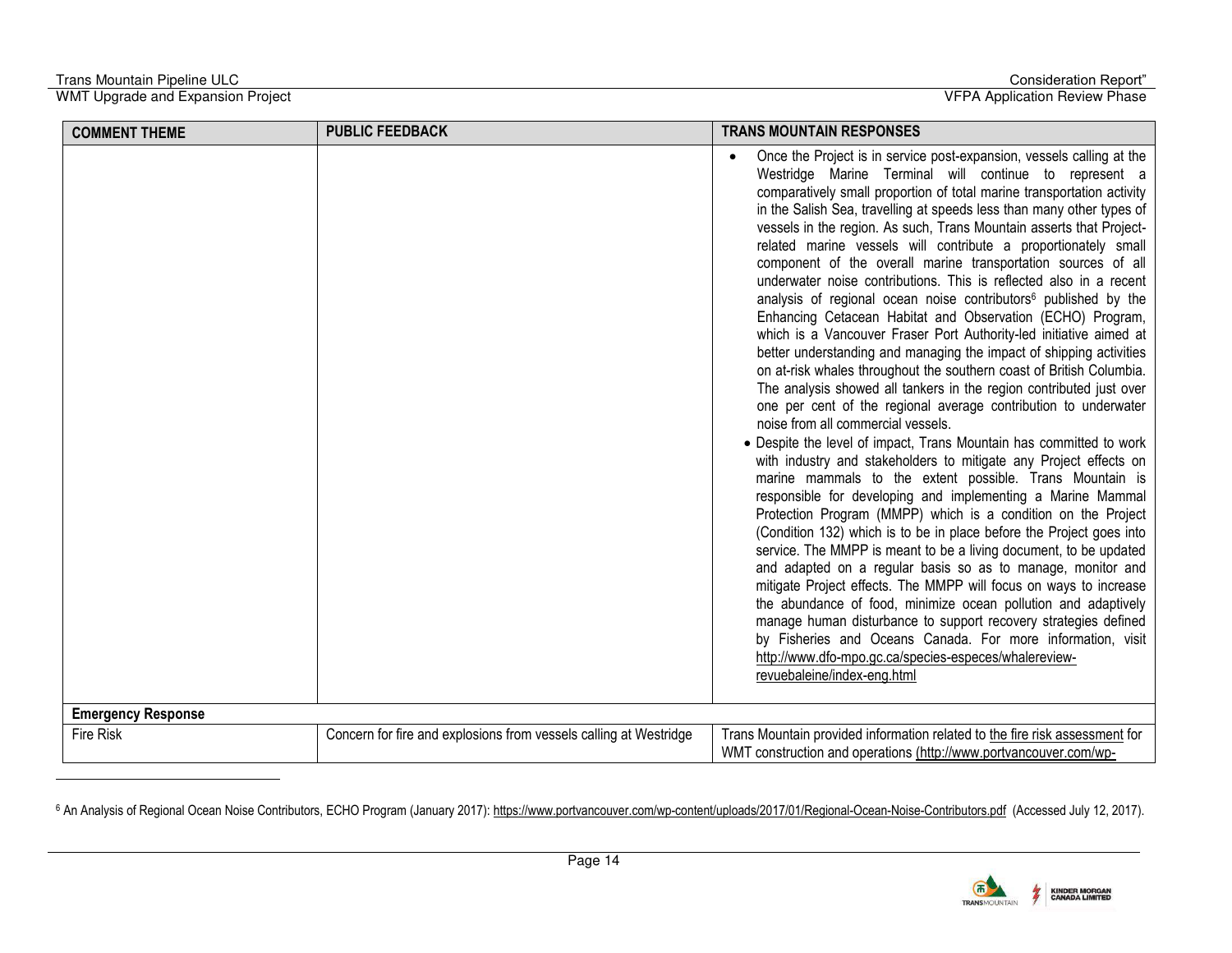| <b>COMMENT THEME</b> | <b>PUBLIC FEEDBACK</b>                                                                                                                                                                                                                                                                                                              | <b>TRANS MOUNTAIN RESPONSES</b>                                                                                                                                                                                                                                                                                                                                                                                                                                                                                                                                                                                                                                                                                                                                                                                                                                                                                                                                                                                                                                                                                                                                                                                                                                                                                                                                                              |
|----------------------|-------------------------------------------------------------------------------------------------------------------------------------------------------------------------------------------------------------------------------------------------------------------------------------------------------------------------------------|----------------------------------------------------------------------------------------------------------------------------------------------------------------------------------------------------------------------------------------------------------------------------------------------------------------------------------------------------------------------------------------------------------------------------------------------------------------------------------------------------------------------------------------------------------------------------------------------------------------------------------------------------------------------------------------------------------------------------------------------------------------------------------------------------------------------------------------------------------------------------------------------------------------------------------------------------------------------------------------------------------------------------------------------------------------------------------------------------------------------------------------------------------------------------------------------------------------------------------------------------------------------------------------------------------------------------------------------------------------------------------------------|
|                      |                                                                                                                                                                                                                                                                                                                                     | content/uploads/2017/06/TR.19_TMEP_VFPA_Fire.Hazard_Final_May201<br>7.pdf)                                                                                                                                                                                                                                                                                                                                                                                                                                                                                                                                                                                                                                                                                                                                                                                                                                                                                                                                                                                                                                                                                                                                                                                                                                                                                                                   |
| Spill Response       | Spill response - regime now and in the future with the project<br>Spill effects<br>Interest in the degree to which diluted bitumen can be<br>$\bullet$<br>cleaned up if spilled into Burrard Inlet<br>Concern North Vancouver's shoreline would be "ruined<br>forever" with a spill in Burrard Inlet from the terminal or a<br>ship | Spill response<br>Trans Mountain has loaded marine vessels with petroleum since 1956<br>without a single spill from tanker operations. The region's already robust<br>marine safety regime is well managed, with important risk controls for all<br>traffic and for oil tankers in particular, and meets global standards.<br>Regulations and practices are established, implemented and monitored by<br>Transport Canada, the Canadian Coast Guard, Pacific Pilotage Authority<br>and Vancouver Fraser Port Authority. Highly-trained and qualified pilots<br>ensure tankers navigate our local waters safely. Tankers are held to strict<br>internationally accepted build, manning, maintenance and operating quality<br>standards mandated by the International Maritime Organization and<br>Canada Shipping Act, 2001 and verified by Class Societies.<br>As part of the Application to the National Energy Board Trans Mountain<br>proposed additional risk controls and enhancements, which will build on<br>the current marine safety regime. More information about these<br>enhancements is available on Trans Mountain's website:<br>https://www.transmountain.com/tanker-safety<br>https://blog.transmountain.com/marine-safety-enhancements-<br>already-underway-in-local-waters-2/<br>https://blog.transmountain.com/the-shipping-route-ensuring-<br>safety-on-the-salish-sea/ |
|                      |                                                                                                                                                                                                                                                                                                                                     | In the unlikely event of a spill, marine spill response plans are in place to<br>ensure quick action. If an oil spill occurs in the marine environment,<br>multiple organizations quickly take a coordinated approach to mitigate<br>public and environmental impacts. These response plans are also<br>periodically<br>exercised<br>and<br>you<br>learn<br>can<br>more<br>at<br>https://blog.transmountain.com/a-co-ordinated-and-co-operative-response/.<br>In accordance with the Canada Shipping Act, 2011, Trans Mountain has an<br>arrangement with a certified response organization known as Western<br>Canada Marine Response Corporation (WCMRC). WCMRC is composed<br>of a team of spill response professionals trained specifically in the<br>response to and recovery of water-based oil spills. In the event of a spill,<br>WCMRC personnel immediately respond with carefully designed                                                                                                                                                                                                                                                                                                                                                                                                                                                                                        |

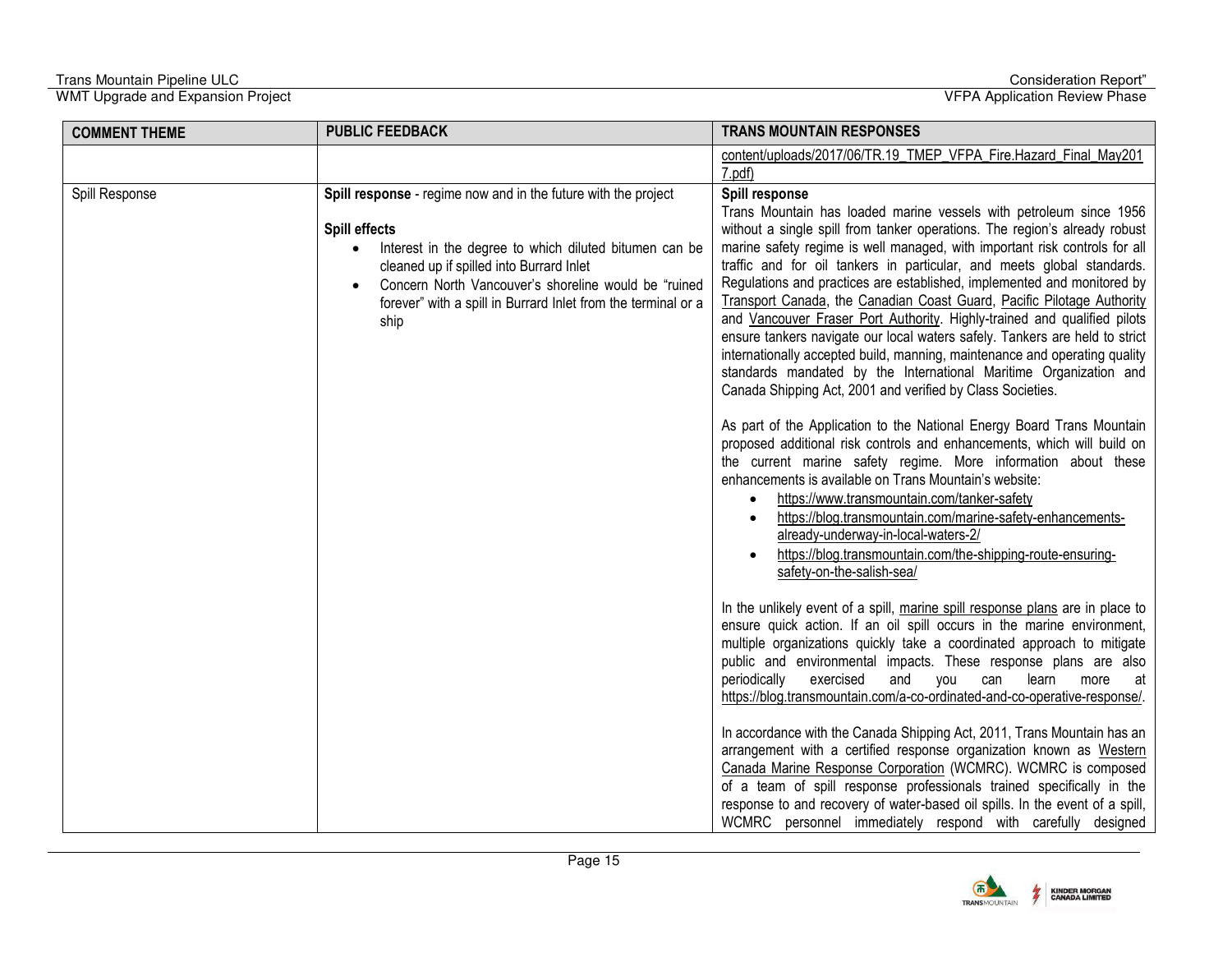| <b>COMMENT THEME</b> | <b>PUBLIC FEEDBACK</b> | <b>TRANS MOUNTAIN RESPONSES</b>                                                                                                                                                                                                                                                                                                                                                          |
|----------------------|------------------------|------------------------------------------------------------------------------------------------------------------------------------------------------------------------------------------------------------------------------------------------------------------------------------------------------------------------------------------------------------------------------------------|
|                      |                        | geographic response strategies and counter measures. WCMRC maintains<br>various response-oriented warehouses and equipment caches that can be<br>activated such as containment booms, skimmers and vessels.                                                                                                                                                                              |
|                      |                        | Additionally, as a result of the Expansion Project, Trans Mountain is<br>facilitating an investment of \$150 million by WCMRC to establish six new<br>response bases, about 135 new personnel and 43 new vessels including<br>spill response craft and barges. You can learn more at<br>https://blog.transmountain.com/response-capacity-enhanced-150-million-<br>for-new-bases-jobs/    |
|                      |                        | <b>Spill Effects:</b><br>Trans Mountain has fielded many questions and comments about diluted<br>bitumen. A summary of key misconceptions about the product is posted to<br>the Trans Mountain website and blog at:                                                                                                                                                                      |
|                      |                        | About Petroleum Liquids https://www.transmountain.com/about-<br>petroleum-liquids<br>Top 3 Misconceptions About Dilbit<br>https://blog.transmountain.com/myth-busting-the-three-most-<br>common-misconceptions-about-diluted-bitumen/                                                                                                                                                    |
|                      |                        | In the case of any spill, response time is critical. A rapid response means<br>that the spilled product has less time to disperse and to weather, ultimately<br>making the cleanup process more efficient and more predictable.<br>Visit http://www.itopf.com/marine-spills/ for more information<br>about marine oil spills.                                                            |
|                      |                        | As part of its on-going efforts to further understanding of oil properties for<br>the betterment of response, Trans Mountain has committed to participate<br>in current research initiatives such as:                                                                                                                                                                                    |
|                      |                        | The Canadian Association of Petroleum Producers (CAPP) along<br>with the Canadian Energy Pipeline Association (CEPA) have<br>commissioned an independent, science-based study under the<br>advisement of a Science Advisory Committee to evaluate and<br>compare the physical and chemical properties of various types of<br>crude oil that move in North America and how they behave in |

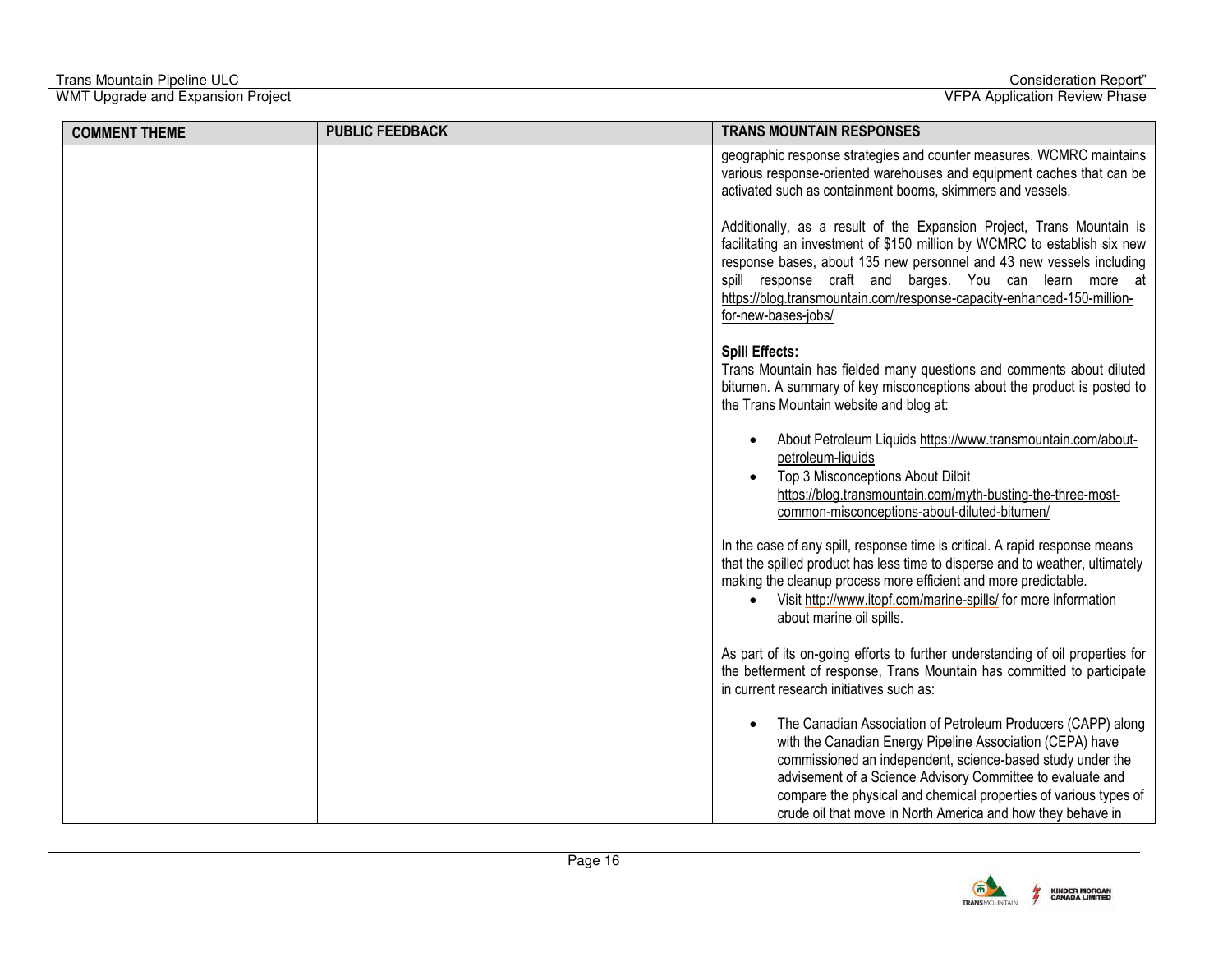# Trans Mountain Pipeline ULC Consideration Report"<br>WMT Upgrade and Expansion Project Consideration Reportive Consideration Reportive Consideration Reportive Cons<br>Consideration Review Phase

l

WMT Upgrade and Expansion Project

| <b>COMMENT THEME</b> | <b>PUBLIC FEEDBACK</b>                                                                                                                   | <b>TRANS MOUNTAIN RESPONSES</b>                                                                                                                                                                                                                                                                                                                                                                                                                                                                                                                                                                                                                                                                                                                                                                                                                                                                                                                                                                                                                                                                                                                                                                                                                                                                                                                                      |
|----------------------|------------------------------------------------------------------------------------------------------------------------------------------|----------------------------------------------------------------------------------------------------------------------------------------------------------------------------------------------------------------------------------------------------------------------------------------------------------------------------------------------------------------------------------------------------------------------------------------------------------------------------------------------------------------------------------------------------------------------------------------------------------------------------------------------------------------------------------------------------------------------------------------------------------------------------------------------------------------------------------------------------------------------------------------------------------------------------------------------------------------------------------------------------------------------------------------------------------------------------------------------------------------------------------------------------------------------------------------------------------------------------------------------------------------------------------------------------------------------------------------------------------------------|
|                      |                                                                                                                                          | various marine, estuarine and freshwater settings under different<br>environmental conditions.<br>A joint industry project including the governments of British<br>Columbia and Alberta to independently evaluate and review<br>current inland spill response technologies focusing on diluted<br>bitumen.                                                                                                                                                                                                                                                                                                                                                                                                                                                                                                                                                                                                                                                                                                                                                                                                                                                                                                                                                                                                                                                           |
|                      |                                                                                                                                          | <b>Credible Worst Case Spill for Burrard Inlet:</b><br>The probability of the North Shore being impacted by a large oil spill<br>from a tanker is low and will remain low in future once the Project is in<br>operations.<br>There are a number of strong mitigation steps put in place by the<br>VFPA to ensure safety of all vessel traffic, including tanker traffic.<br>Studies have shown that the probability of a tanker oil spill during<br>transit within Burrard Inlet is 1 in 19,286 years, <sup>7</sup> the probability of a<br>large oil spill due to a tanker incident in Burrard Inlet has been<br>determined as low.<br>Trans Mountain has operated the WMT since 1956 without a single oil<br>spill related to tankers. Analysis shows that the credible worst case oil<br>spill volume for an operational spill is 100 m <sup>3</sup> . Should an oil spill occur<br>at Westridge the spilled oil will be contained within the pre-deployed<br>oil spill boom and recovered by WCMRC.<br>Risk is commonly defined as being the product of two terms: the<br>probability (likelihood) of a failure and the consequences of that<br>failure. Trans Mountain representative scenarios consider both<br>probability and consequence of marine accidents or malfunctions to<br>provide the foundation for a credible worst- case scenario. <sup>8</sup> |
| Evacuation           | Evacuation Plan - The need for an evacuation plan in preparation                                                                         | Evacuation Plan: The probability of a catastrophic fire or explosion at the                                                                                                                                                                                                                                                                                                                                                                                                                                                                                                                                                                                                                                                                                                                                                                                                                                                                                                                                                                                                                                                                                                                                                                                                                                                                                          |
|                      | for potential for winds to drive fumes and smoke into areas of the<br>north shore (Deep Cove, Dollarton, and Indian Arm) in the event of | Westridge Marine Terminal is low and will remain low in future. Trans<br>Mountain provided information related to the fire risk assessment for WMT                                                                                                                                                                                                                                                                                                                                                                                                                                                                                                                                                                                                                                                                                                                                                                                                                                                                                                                                                                                                                                                                                                                                                                                                                   |

<sup>7</sup> See Trans Mountain's response to VFPA IR No. 1.8.1 (Filing ID <u>A3X6V4): https://apps.neb-one.gc.ca/REGDOCS/File/Download/2481038</u> (accessed July 24, 2017)<br><sup>8</sup> Exhibit B418-7 - Trans Mountain Reply Evidence, Attachment 98020 (Genwest Report) (August 20, 2015) (<u>A4S7K5),</u> 4-5: <u>https://apps.neb-one.gc.ca/REGDOCS/File/Download/2812002</u> (accessed July 22, 2017)

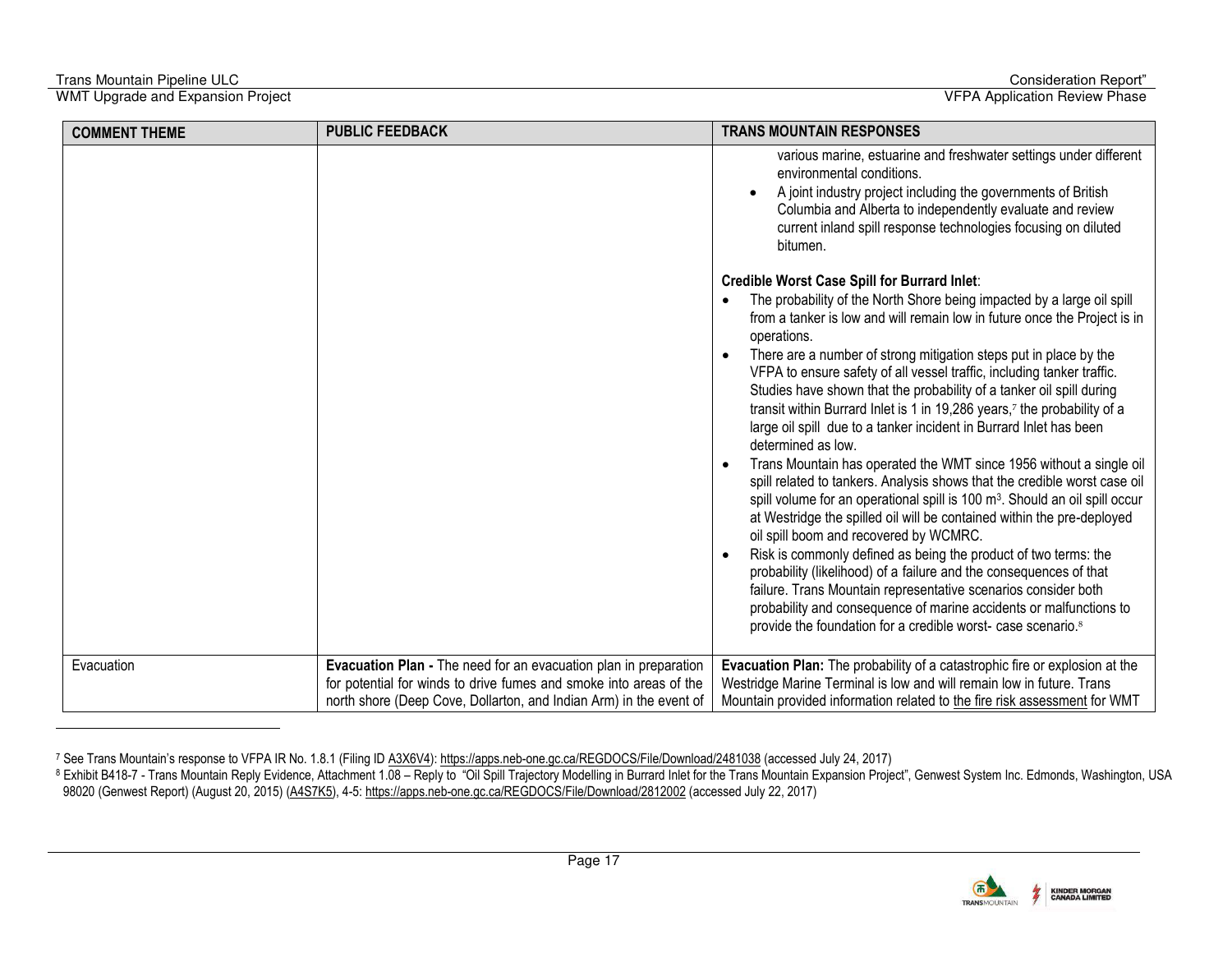| <b>COMMENT THEME</b> | <b>PUBLIC FEEDBACK</b>                                                                 | <b>TRANS MOUNTAIN RESPONSES</b>                                                                                                                                                                                                                                                                                                                                                                                                                                                                                                                                                                                                                                                                                                                                                                                                                                                                                                                                                                                                                                                                   |
|----------------------|----------------------------------------------------------------------------------------|---------------------------------------------------------------------------------------------------------------------------------------------------------------------------------------------------------------------------------------------------------------------------------------------------------------------------------------------------------------------------------------------------------------------------------------------------------------------------------------------------------------------------------------------------------------------------------------------------------------------------------------------------------------------------------------------------------------------------------------------------------------------------------------------------------------------------------------------------------------------------------------------------------------------------------------------------------------------------------------------------------------------------------------------------------------------------------------------------|
|                      | a catastrophic fire or explosion at the Trans Mountain Terminal or<br>a ship at anchor | construction and operations (http://www.portvancouver.com/wp-<br>content/uploads/2017/06/TR.19 TMEP VFPA Fire.Hazard Final May201<br>7.pdf<br>Trans Mountain has an existing Emergency Management Program that<br>contains robust plans for the entire pipeline system and associated<br>infrastructure. These plans are continually reviewed, revised, practiced and<br>communicated with first responders all along the pipeline route. Evacuation<br>plans are a component of the EMP that Trans Mountain is engaging on<br>with local stakeholders and Aboriginal groups.<br>Evacuation plans are also a requirement for NEB condition 123:<br>Emergency Response Plan for the Westridge Marine Terminal which must<br>be filed with the NEB at least 6 months prior to commencing operations at<br>the terminals, an Evacuation Plan for people present in areas potentially<br>affected by an incident at each of Trans Mountain's Edmonton, Sumas,<br>and Burnaby Terminals as well as at the Westridge Marine Terminal. Learn<br>more about our existing emergency preparedness planning. |